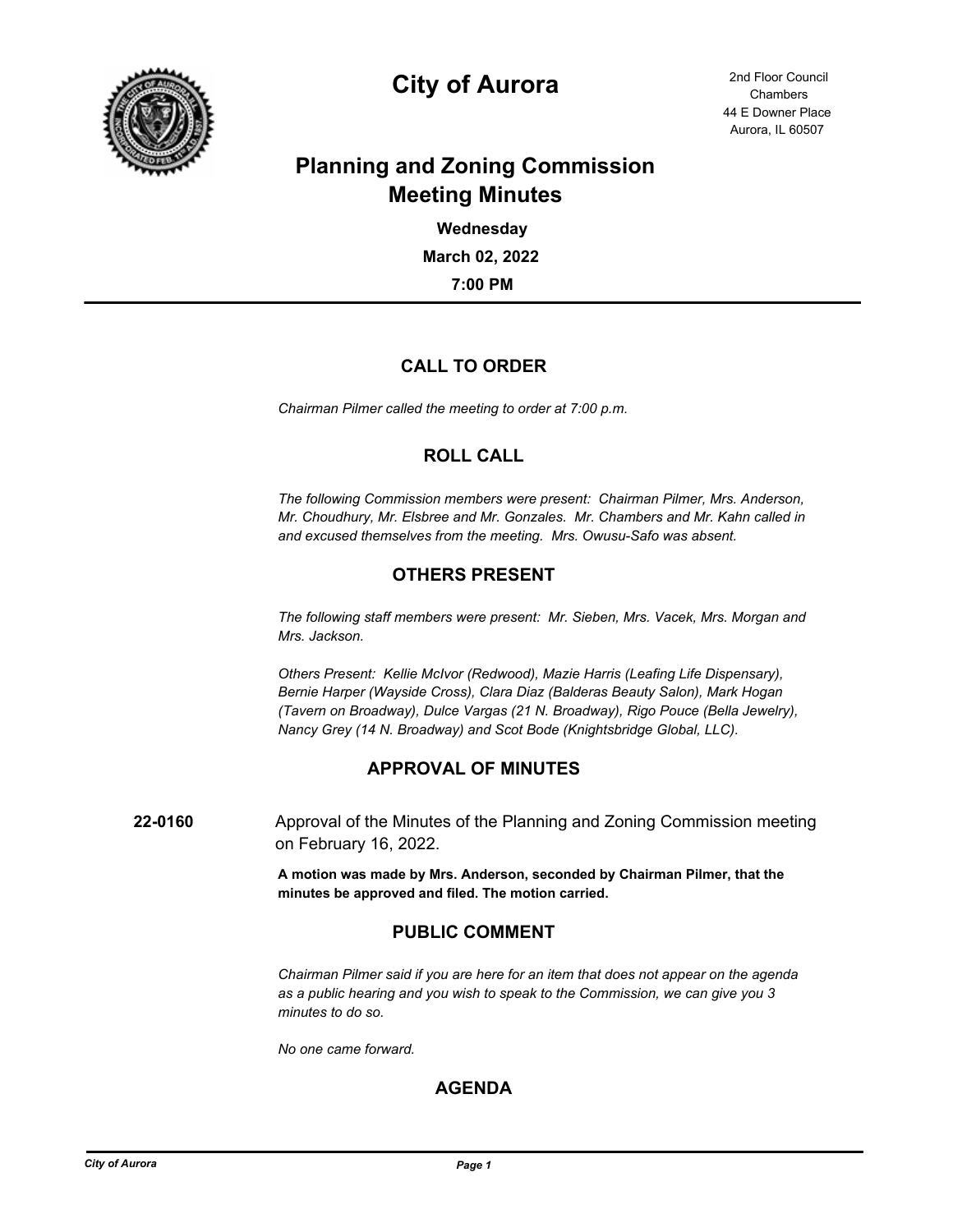**21-0949** A Resolution Approving the Final Plat for Redwood of Aurora Subdivision, on vacant land located north of W. Indian Trail and east of N. Randall Road (Redwood USA, LLC - 21-0949 / AU08/4-21.335-Fsd/Fpn - JM - Ward 6)

*See Attachment for Items 21-0949 and 21-0950.*

**A motion was made by Mr. Choudhury, seconded by Mrs. Anderson, that this agenda item be Forwarded to the Building, Zoning, and Economic Development Committee, on the agenda for 3/9/2022. The motion carried.**

**21-0950** A Resolution Approving a Final Plan on Lot 1 and Lot 2 of Redwood of Aurora Subdivision, located north of W. Indian Trail and east of N. Randall Road for a ROW Dwelling (Party Wall) (1130) Use (Redwood USA, LLC - 21-0950 / AU08/4-21.335-Fsd/Fpn - JM - Ward 6)

*See Attachment for Items 21-0949 and 21-0950.*

**A motion was made by Mrs. Anderson, seconded by Mr. Choudhury, that this agenda item be Forwarded to the Building, Zoning, and Economic Development Committee, on the agenda for 3/9/2022. The motion carried.**

#### **Attachment for Items 21-0949 and 21-0950:**

*21-0949 A Resolution approving the Final Plat for Redwood of Aurora Subdivision on vacant land located north of W. Indian Trail and east of N. Randall Road (Redwood USA, LLC – 21-0949 / AU08/4-21.335-Fsd/Fpn – JM – Ward 6)*

*Mrs. Morgan said I will just briefly introduce this and then turn it over to the developer who does have a presentation. If you recall, this came before the Commission for a rezoning and a preliminary plan and plat late last fall. So they are coming back with a Final Plan and Plat, which is consistent with the preliminary. Here is the preliminary plan. As you may recall, the project is for 50 buildings, 198 units that range in size from about 1,200 to 1,600 square feet. These are all 2 bedroom, 2 baths, patios, a 2 car driveway and a 2 car garage. This will be a rental townhome development and it will be managed by the developers, who are also basically managers for all Redwood projects. As you recall, we worked a lot with Redwood before they even came in to get this nice layout with the roads kind of circulating throughout, several detentions, and we have paths that go around those detention facilities. What we didn't see at preliminary was the landscape plan. The landscape plan they submitted included a lot of heavy clustering with canopy and evergreen trees around the perimeters that border the single family homes to provide some buffering. There are also 3 detention*  facilities in that area as well, and it has their own vegetation, so a lot of buffering for *those. The elevations, and the developer will go into more detail about that, but we've also worked with them to make sure we could get some changes to variations so it is not all static.*

*My name is Kellie McIvor. I'm with Redwood Living. We're at 7007 E. Pleasant Valley Road, Independence, Ohio 44131. I just want to give everybody a brief refresh because it's been so long since I've seen everyone. I'll talk just briefly about how Redwood is and what we build and then we'll talk specifically about what we're going to build here. Before I start, I did want to thank Jill and Tim DuSell. Both of them gave a lot of time and attention and guidance to the project and the reason it looks like it*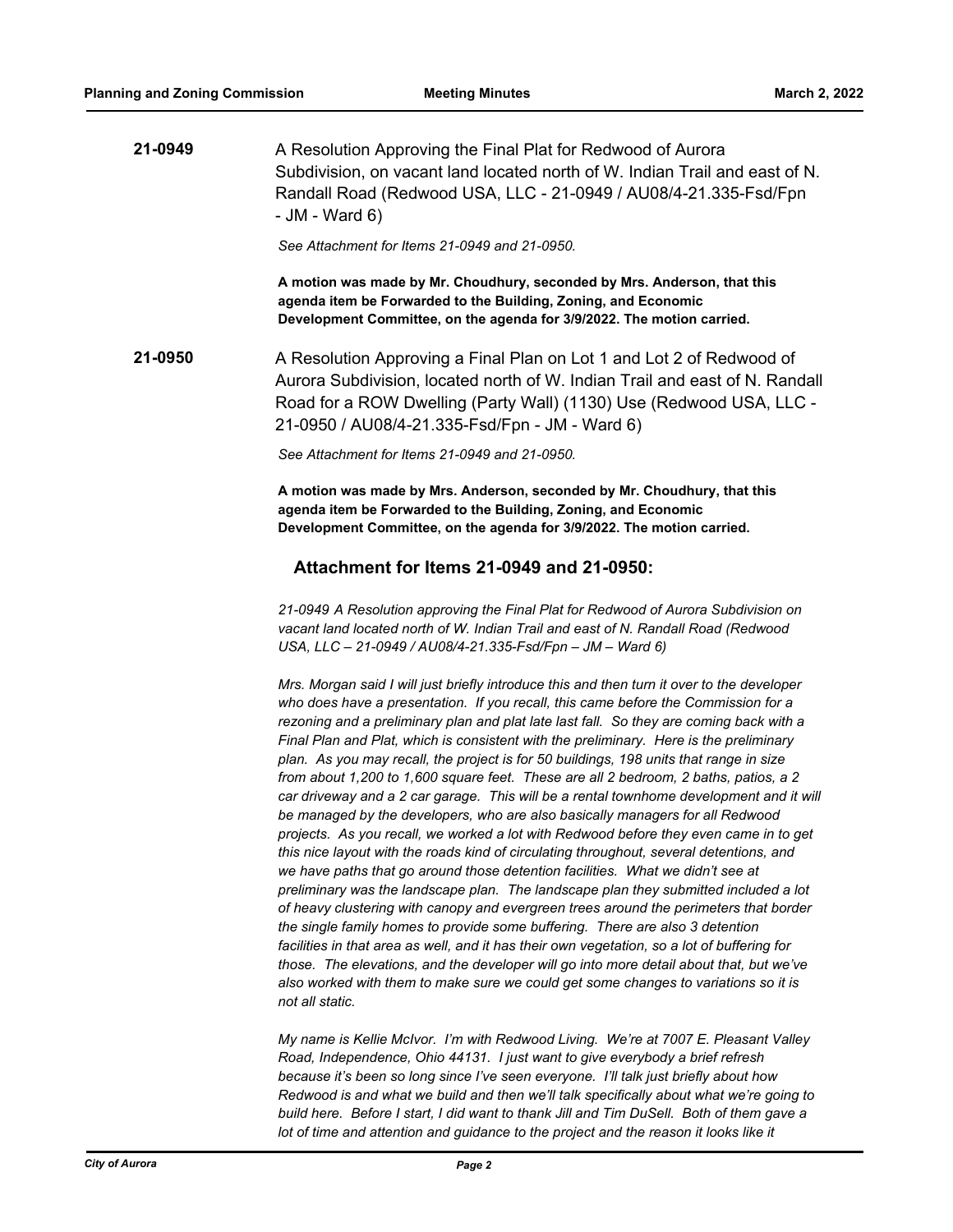*does is in no small part to all their efforts. So first a little about who Redwood is. We are single story apartment neighborhood developers. We build one thing and one thing only. It is single story apartments, each with 2 bedrooms, 2 baths, a 2 car attached garage, a 2 car driveway in front of that and a 10 by 10 patio on the back. So if you drove past it, you might think it was a single family ranch condominium neighborhood. We have over 13,800 actually, 13,800 homes, CO'd and occupied right now. I'll just talk very briefly about who our residents are a little later, but I do like to talk about that 13,800 number upfront because I'm going to give you some pretty specific facts and it means one thing when those facts come from a sample size of 50 home or 2,000*  homes. When you start to get up to almost 14,000 homes, there are outliers, but it *gets hard to move the average on either side. We own everything that we've ever built. That was very important to the Councilmen because the neighborhood will always remain under Redwood ownership. We have about 470 employees now. What I do is the smallest part of what we do, acquisitions and development, about 50. The rest of the company is all in the property management side. Everyone of our neighborhoods has at least 1 dedicated Property Manager and 1 dedicated Maintenance Technician and that is what we do. We build neighborhoods for our property management side to then maintain and that is how we grow our company. So we do own everything that we've ever built. This is just where we are over the Midwest. You can start to see a little bit of our standard elevation. They're a little bit of differentiations than what we'd like to build in Aurora, but you can see that one of the ways we vary the roof elevations here is with the dormer on the top there. You see the upgraded garage doors with the windows, the carriage details, the stone accents. Again, you can see that. If you looked at it or drove past it, you wouldn't necessarily think apartment home when you looked at it. Just to stress again, we have 1 owner. We are actually structured around perm loans with private lenders. We are structured to remain to keep our portfolio in hand and to remain under that common unified ownership. The Plan Description language actually insures that. It was not a problem for us to agree to that because it is what we do. Just a little bit about our residents. Across our portfolio, about 70% of our residents are empty nesters. The average age is 51 years old, so you'll find people on either side of that, but right around 51 is the average. Most of our residents do come from within a 3 mile radius of the neighborhood, so they are people who are already in Aurora, coaching softball teams, volunteering at the library and their kids have moved out and they would like a place to stay. They don't want to mow the lawns anymore and this is a place that they can go. We are not age restricted and we are not assisted living, but we build the inside of our homes in a way that's attractive to empty nesters, so there is zero entry between the garage and the home. The light switches are at wheelchair radii, plumbed for grab bars. We are all ADA accessible on the interior. Again, just a way to make ourselves really attracted to people who wish to age in place. We've got about 7 children per 100 homes. It was 11 school children per 100 homes when we started this project, but we updated our information at the end of last year and it is now at 7 children. More homes in the portfolio, fewer children in those neighborhoods and that just, again, bears out that empty nester demographic. A lot of times when you hear the word renters, there can be sort of a knee jerk negative reaction to that. What's going to happen to my property values? Are these people good people? Whenever I get their reaction, I just want to turn around and ask everyone in the room who here has ever lived in an apartment, right? I would hazard a guess to say in any given room, most people have rented an apartment at one time in their lives. I would also hazard a guess to say most of us are pretty good people, but we don't rely on that to qualify our residents. Every person who lives in our homes must go through the exact same rental qualification process. If you are going to be over 18 and you are going to live in the home, you need to appear on the home on the background check and you need to appear on the lease. So there's not a situation where like mom and dad are in absentia paying for their kid's apartment home.*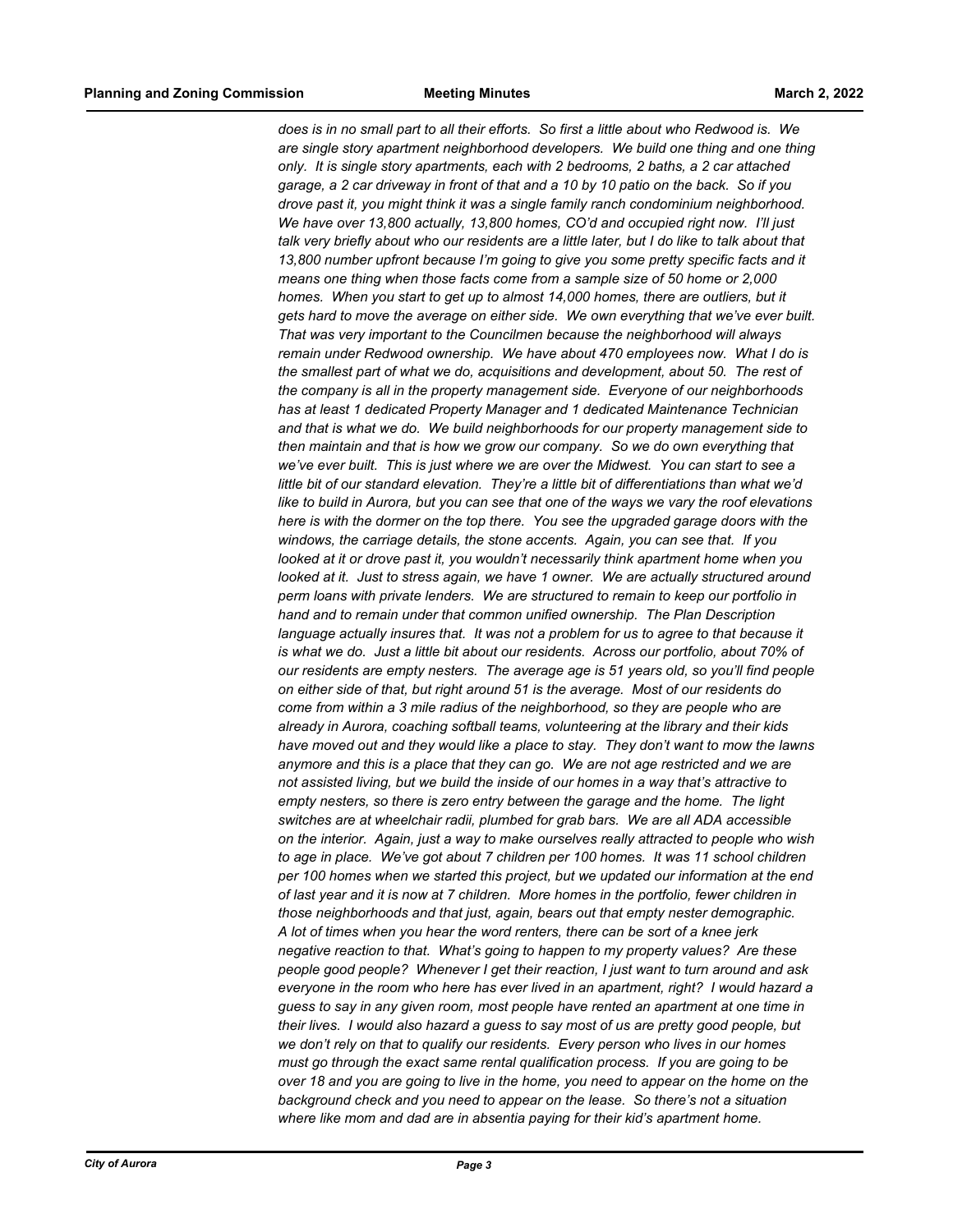*Everyone goes through credit checks, rental history checks. If you've been evicted, we don't rent to you. If you have a passive attack to a landlord, we don't rent to you. Criminal background checks. If you have a certain amount of DUI's in a certain amount of time, we don't rent to you. Felony convictions in a much longer time, we don't rent to you. So in that way, we are able to control who lives in our neighborhoods more tightly than single family neighborhoods whose HOA declaration doesn't address that. That was very important to our neighbors, this part of our business plan, was very important to our neighbors in the single family subdivision around us. We are stricter in our rental practices. We meet or are stricter than Aurora's rental ordinance in that. We're starting our rents around \$1.67 a square. That's just under \$2,300 a unit. At the bottom of the page, you can see what the homes are to look like. Again, there is a different garage door here. There are the shake accents over the gable. Again, the concrete driveways. All our roads and driveways are concrete. They are more expensive, but if we are going to maintain them then we want to be solid upfront. Just a couple of our exteriors here, which you'll see the actual renderings in a minute. Interiors, we have minimum 1,300 square foot floor plans, they are like 1,294, granite countertops, wood plank flooring, all the upscale finishes that you would expect to see in a neighborhood asking these rents. But what I think is so cool about this is the picture on this side with the bedroom where you can look out the window and you can see what it looks like to live in a home in a Redwood neighborhood. You can see that streetscape and it's very warm and attractive and, again, not the sort of parking lot that you would typically associate with traditional garden story multi-family. So here is the site. North of us is Indian Trail and east is Randall. You can see we are surrounding by Golden Oaks there and the Walgreens on the corner and the massive water tower there. My CEO keeps asking me can we get Redwood on the water tower. I'm like no, they're not going to let you put the Redwood on the water tower. This is our concept plan. Jill already previewed it up for you and you've all seen it in your packets. It is 36 acres, 198 homes, which is 10% fewer than we had originally proposed. There is 7 acres of detention. All that green space adds up to about 55% of the site. There are sidewalks highlighted throughout, walking trails, a big shelter and some of these might be familiar to you. Nothing has changed on this since our original presentation. We are still committed to this sort of beautiful entry. This rendering has not changed at all. We've been committed to this from the front, so the beautiful double boulevard entry. You've got the detention ponds on each side with fountains. You've got that really nice curvy view coming up to that main detention pond, which leads to the overlook area. This is when you are coming in the entry. If you turn to the left, you can see our leasing office and if you kept going straight, you curve around to see those front porch homes leading up and around to that main detention pond. Then here are some of the homes along the way. You can see that there is stone on the front elevation, the dormer to kind of vary the streetscape. The other way we can vary the roofing is with raised roof trusses, which we have a few of here to deal with some of the elevations, the shake over the eaves. This is when you come up and around the corner with the shelter and sort of the overlook onto that really nice pond. These are the Forestwoods. Again, we've got variation in color. This one has the raised roof truss and, again, everything's got the upgraded garage door with the windows and the carriage details. A really pretty neighborhood here. Some shake accents on the buildings. There should be no surprises in here. This is just a comparison with our homes around the corner, our neighbors in Golden Oaks. We are very aesthetically compatible with what they have over in their neighborhood. You can even see some of it in this comparison of the photos side by side on the bottom with the trims and eaves and the type of siding, so really just a nice flow up from the single family down through this medium density multi-family neighborhood down to the commercial area and over to Indian Trail and Randall. If you have any questions or concerns, I'd love to chat with you about them.*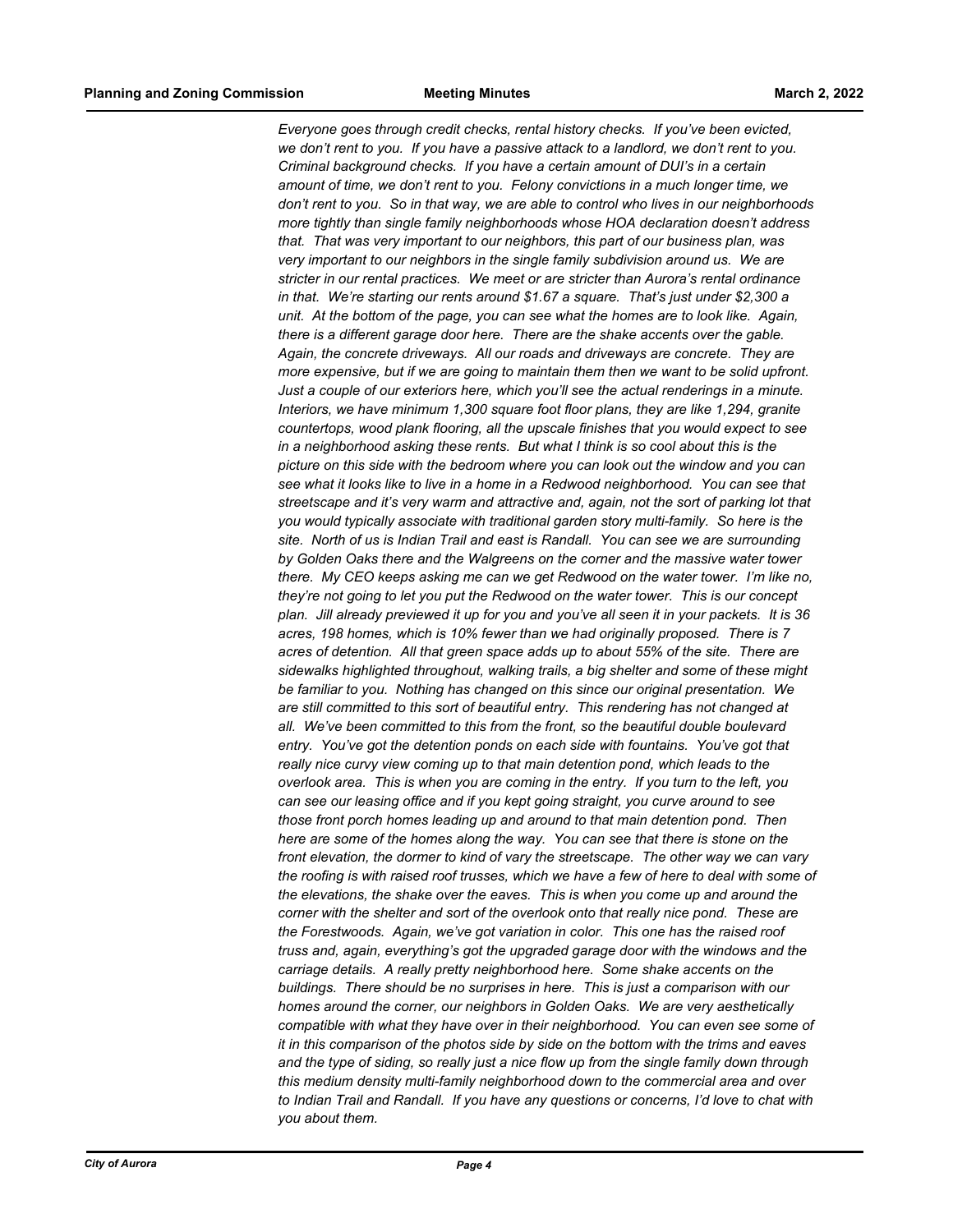*Mrs. Anderson said I have question. I remember last time you spoke about there is no street parking. Is that correct?*

*Ms. McIvor said that's correct.*

*Mrs. Anderson said so could you show where guests would park for the residents there?*

*Ms. McIvor said yes. First of all, each home has 4 parking spaces, 2 in the garage and 2 in the driveway. But you can see throughout the neighborhood there's little parking pads throughout. There are 73 additional spaces throughout the neighborhood*  for people to park in, for their guest to park in. There is no on-street parking. It is in *the lease. It is spelled out if you park in the street, we will tow you.*

*Mrs. Morgan said staff would recommend conditional approval of a Resolution approving the Final Plat for Redwood of Aurora Subdivision on vacant land located north of W. Indian Trail and east of N. Randall Road with the following condition:*

*1. That all the comments of the Engineering Division be addressed prior to approval of Final Engineering.*

*MOTION OF CONDITIONAL APPROVAL WAS MADE BY: Mr. Choudhury MOTION SECONDED BY: Mrs. Anderson*

*AYES: Chairman Pilmer, Mrs. Anderson, Mr. Choudhury, Mr. Elsbree, Mr. Gonzales*

*NAYS: None*

*Mrs. Morgan said this will next be heard at the Building, Zoning and Economic Development Committee meeting on Wednesday, March 9th at 4:00 p.m. in Council Chambers.*

*21-0950 A Resolution approving a Final Plan on Lot 1 and Lot 2 of Redwood of Aurora Subdivision located north of W. Indian Trail and east of N. Randall Road for a ROW Dwelling (Party Wall) (1130) Use (Redwood USA, LLC – 21-0950 / AU08/4-21.335 -Fsd/Fpn – JM – Ward 6)*

*Mrs. Morgan said staff would recommend conditional approval of a Resolution approving a Final Plan on Lot 1 and Lot 2 of Redwood of Aurora Subdivision located north of W. Indian Trail and east of N. Randall Road for a ROW Dwelling (Party Wall) (1130) Use with the following condition:*

*1. That all the comments of the Engineering Division be addressed prior to approval of Final Engineering.*

*MOTION OF CONDITIONAL APPROVAL WAS MADE BY: Mrs. Anderson MOTION SECONDED BY: Mr. Choudhury*

*AYES: Chairman Pilmer, Mrs. Anderson, Mr. Choudhury, Mr. Elsbree, Mr. Gonzales*

*NAYS: None*

*Mrs. Morgan said this will next be heard at the Building, Zoning and Economic Development Committee meeting on Wednesday, March 9th at 4:00 p.m. in Council Chambers.*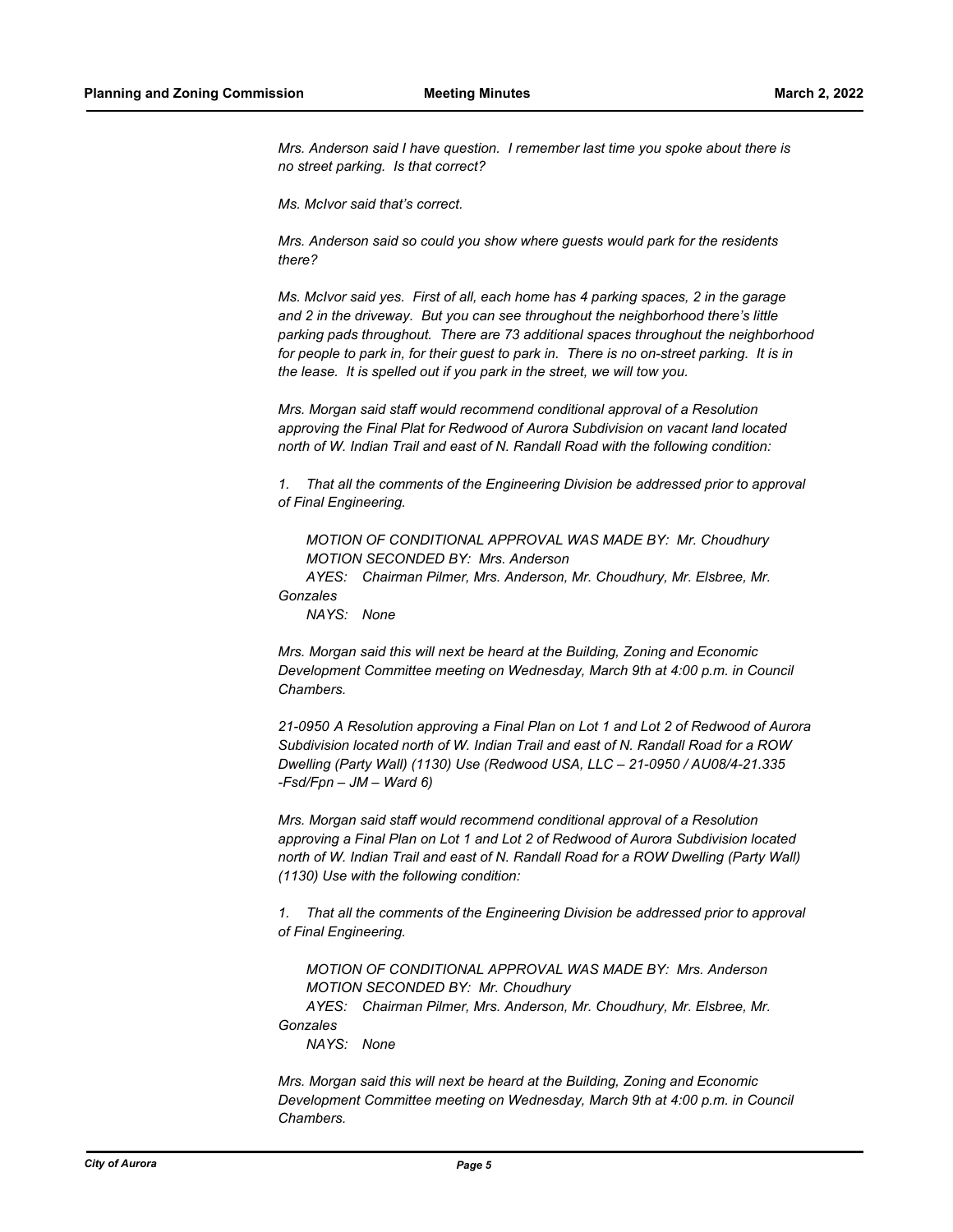#### **22-0045** An Ordinance Granting a Conditional Use Permit for a Cannabis Dispensing Facility (2115) Use on the Property located at 35 N. Broadway (WAH Group, LLC d/b/a Leafing Life Dispensary - 22-0045 / AU22/3-22.011-CU - TV - WARD 2) (PUBLIC HEARING)

*Mrs. Vacek said the subject property is located at 35 N. Broadway and is currently zoned Downtown Core District zoning. Just to give you a little background on this property, in April 2020, a Special Use, which now is referred to as a Conditional Use, was approved on this property for a cannabis dispensing facility. After that approval, there were 2 extensions approved in late 2020 and 2021 granting additional time for compliance of that Conditional Use, due to the COVID pandemic, which suspended the cannabis dispensing licensing by the State. The State did have the lottery and the then Petitioner failed to receive a license and did not request a third extension. Therefore, the Conditional Use was terminated as of October 28, 2021. The Petitioner, WAH Group, LLC, is requesting approval of a new Conditional Use for a cannabis dispensing facility. The proposal includes leasing the first floor commercial space in the existing 2 story building to operate a cannabis dispensing facility. The area is about 3,500 square feet. The second floor is currently a State Farm insurance company and that will remain for now. The Petitioner does have the option to purchase the entire building. If that purchase occurs, the Petitioner is planning to expand their offices up on the second floor. Just to make another note, the Downtown Core does not have parking requirements. However, there are several public parking lots within walking distance of this proposed area. I will turn it over to the Petitioner unless there are questions for me.*

*Chairman Pilmer said are there any differences from what we previously approved?*

*Mrs. Vacek said I guess the only difference is, is that the previous Petitioner was looking at maybe expanding into the basement. This Petitioner is not looking at any expansion into the basement.*

*The Petitioner was sworn in.*

*Hello. My name is Mazie Harris and I am the Managing Partner of WAH Group. We call it WAH Group, doing business as Leafing Life Dispensary. I'm also an Illinois licensed attorney and my address is 180 N. LaSalle Street, Suite 3700 in Chicago, Illinois. First of all, I'd like to thank everyone today and thanks to Mrs. Vacek and Ed Sieben for all of their work to assist us today with this. As I stated, our name is WAH Group, LLC, doing business as Leafing Life Dispensary. I reside in Chicago, Illinois. I'm a licensed attorney and I run a boutique private practice in downtown Chicago, and I have 4 specialty areas, DUI, Cannabis, Personal Injury as well as Real Estate Law. I also sit on the Board of the Water Reclamation District as the Vice Chairman of the Civil Service Board. I also serve as Commission of the Court of Claims and we preside over hearings when people sue the State. I would like to take a moment to introduce my partners. One partner is Jesse White, III. Jesse White also lives in Chicago, but he grew up in Naperville, attended Neuqua Valley and he is an engineer by trade. Also, my other partner is Kenneth Askins. He lives in Matteson, Illinois and he is a manager of a Social Service agency where they help homeless veterans. Also I would like to also introduce, we have an Advisory Board of 5 members and 2 of the members are here today. I'd like to introduce Scott Winslow. Scott Winslow is the former CEO of Michael Reese Hospital and he has within the last 50 years served either as CEO or a consultant in the health care industry. We're glad to have him here today. Also I have John Kendall. John Kendall is an Illinois licensed attorney. John*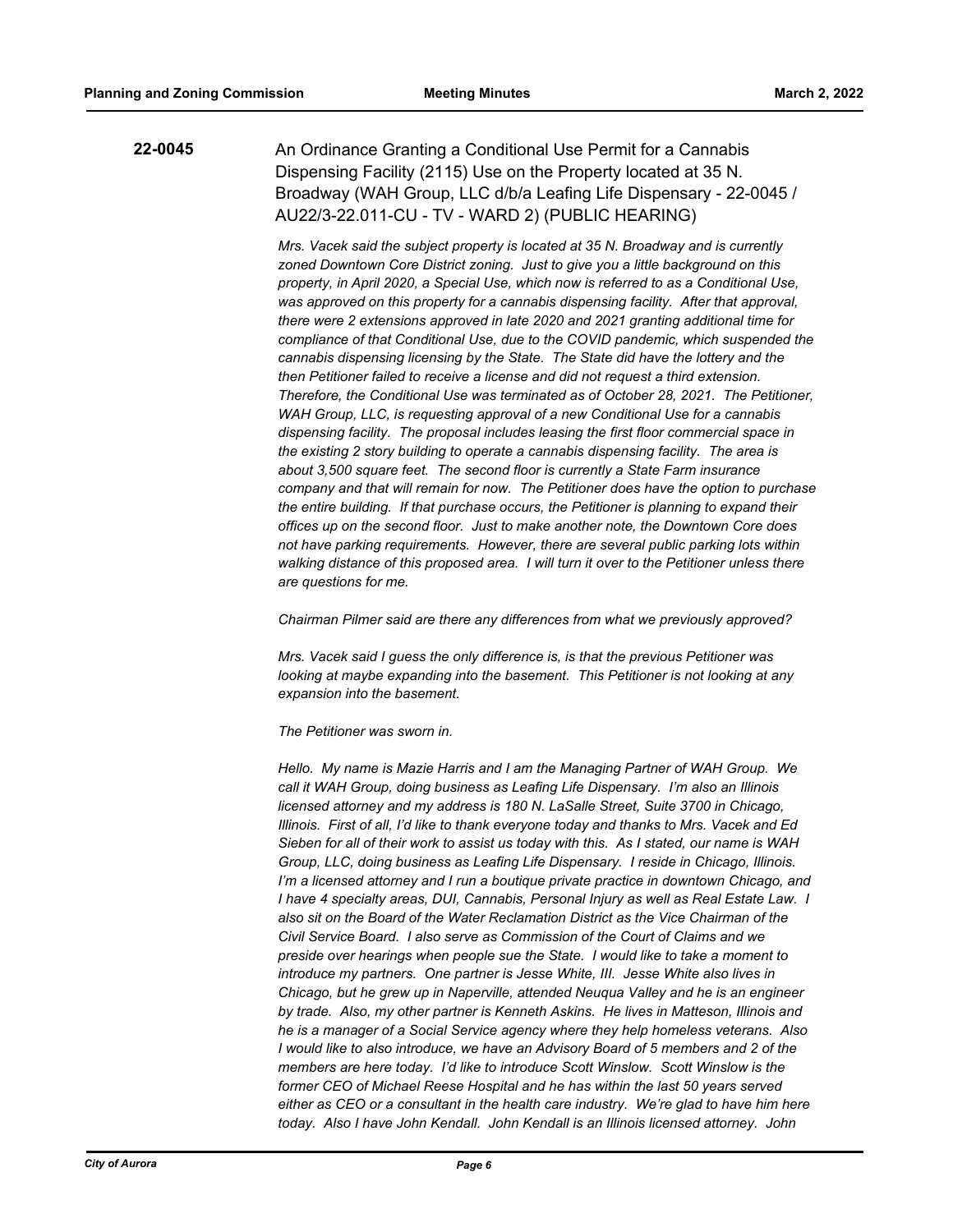*sits on the Board with me. He is the Chairman of the Civil Service Board of the Water Reclamation District and he is one of the top patent and trademark attorneys in the State of Illinois. It is a federal bar. Patent and trademark is federal. We also have 3 additional Advisory Board members who could not be here today and just to show you the diversity of our Board, I want to give you information about those Advisory Board members. One is Terrence Johnson. He is a retired Chicago police officer and he is currently employed with the Illinois Secretary State Police. Nina Feign is also an Illinois licensed attorney and she works with publicly traded companies. Then Chris Gardner. Chris Gardner is a motivational speaker and businessman. Many people may know Chris from the book, the Pursuit of Happiness, and the movie where Will Smith played him. So as you can see, we have a very diverse Board to assist our company in its growth. Just to give the Commission some information about Leafing Life Dispensary, we made 12 applications in hopes of being awarded 10 licenses, which is the maximum. We were grateful that we were awarded 2 licenses. One license is in what's called the Chicago, Naperville, Elgin BLS Region, which allows for us to open a dispensary in the City of Aurora. Illinois, the Act as you know, was enacted in June of 2019. It became effective January 1, 2020. Illinois has some of the strictest standards, the most stringent standards as it pertains to cannabis dispensary in the United States and what we like about what the City of Aurora did is that your Ordinance is very complimentary to the Act. Why we say that is that the Ordinance has designated 2 slots for Social Equity applicants and that's huge and it's keeping in mind the mission of the State and that is to bring true social equity to this industry. Now I would like to first speak, I guess I'm speaking to the Commission, but I also feel like I'm speaking to the crowd, I would like first to speak with everyone regarding what is the designation of a Social Equity applicant. The Act defines the Social Equity applicant as an Illinois resident who owns 51% or more of the business who has either resided for at least 5 of the 10 preceding years in a disproportionately impacted area or someone who has been arrested for, convicted of, or judged to be a ward of the juvenile court for any offense that is eligible for expungement under the Act or an applicant who at the time of the submission of their application had a minimum of 10 full time employees and 51% of these employees have resided in disproportionately impacted areas or they've been arrested for, convicted of, or judged to be a ward of the juvenile court for any offense that is eligible for expungement. Now this next statement I'm going to make, I'm going to explain why I'm making this statement. There were 185 licenses awarded and all the 185 licenses awarded in 3 lottery rounds all went to social equity applicants. So when I say we are true social equity applicants, I mean we are true social equity applicants. We qualified as a social equity applicant under the first prong and that is that we have lived in a disproportionately impacted area for 5 out of the last 10 years, and why we say true is because the Act allows for individuals who have not lived in DIA areas who have not been exposed to that higher employees in order to qualify as a social equity applicant. Now the next question is why did we choose this beautiful city of Aurora? I can't say it's because the Mayor's running for Governor because that was just announced, but we chose Aurora because Aurora is the second largest city in Illinois. Now I want to say first we were looking at Chicago to open. With me practicing real estate law, we do a lot of zoning and land use work and with that, I've been in a lot of Alderman's offices and I've sought for different approvals for my clients. So I felt that it would have been a conflict to walk into their offices now and ask for approval for myself. Then we started looking outside of the City of Chicago and Aurora is the second largest city. Not only is it the second largest city, but Aurora is growing. The Mayor discussed with us the plans that he has here in Aurora, his staff, the Zoning and Planning staff, as well as Alderman Garza, and when you look at being a real estate attorney, the housing trends, the housing trends in Chicago, people are moving out of Chicago. They are moving to the suburbs, they are moving out of state, but what we*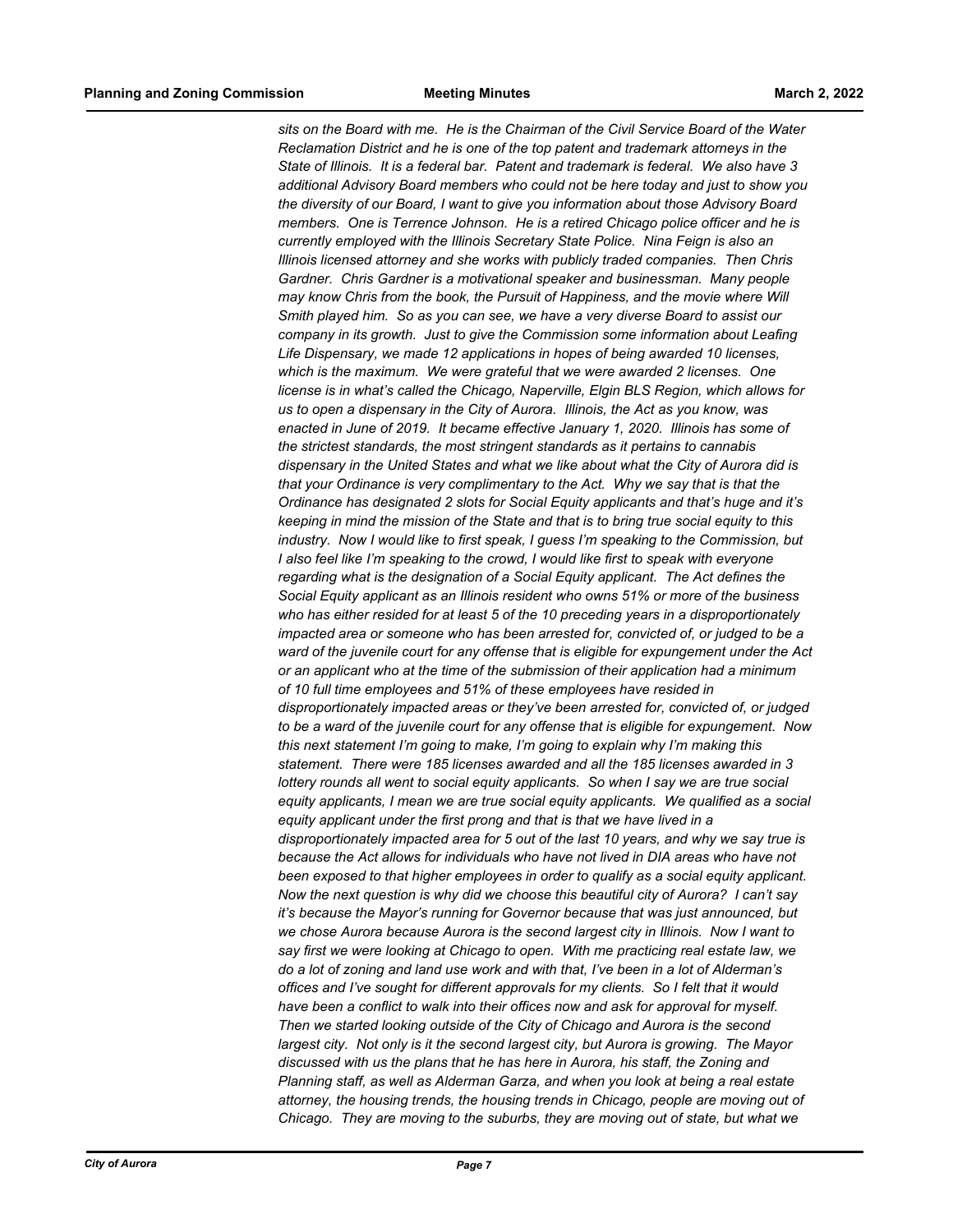*find in Aurora is that the housing trends, a house stays on the market approximately 10 days here before it is under contract. So you have where people are moving in. So what happens when people are moving in? What we find is that older individuals are moving out and younger individuals are moving in. What does that bring? It brings new vibrancy, it brings new ideas, it brings a new desire to explore their city and who does that benefit? It benefits the City of Aurora and it benefits the businesses. Being situated in the Downtown Corridor, we believe with the work that Mayor Irvin has told us about, we believe that the downtown area of Aurora after the pandemic or it's pretty much over, will be a very vibrant city and the downtown area is somewhere that we would like to be. As Mrs. Vacek indicated, we rented the first floor of 35 N. Broadway to operate our dispensary. We are entering into a 10 year lease and we're looking to expand from 3,500 square feet to 5,000 or more square feet on the second floor location. State Farm is there currently. As Mrs. Vacek indicated, this location was previously approved for a license to operate a cannabis dispensary. That's how we learned of the site. One of our Advisory Board members, Chris Gardner, we were determining, since we have 2 licenses, if we were going to raise capital in order to open both dispensaries or if we were going to sell off one license. Well in that, he put a gentleman on the phone by the name of Peter Stazone. Peter Stazone, he really did come to talk about investing. He wanted to tell me how he was awarded this license in Aurora. However, they were not granted a license by the State. So after we talked for a while, he said hey, go look at the space. Maybe the owner is still interested in leasing the space for a cannabis business. So what I did first, I'm not saying that I'm a very busy attorney, but first I had a site visit conducted by a third party contractor. I wanted them to go out. I wanted them to survey the area and let me know if the City of Aurora was the perfect location. Their report came back not satisfactory. They told me that it wasn't a great place to open a dispensary. But Peter was still calling and I knew that I had to meet with Peter again. I said okay, well I don't want to just say no without us going out to personally look at it. So we decided to conduct our own site visit and so I came to the downtown area and I inspected the site. A beautiful building. I've always wanted to own a bank, an old bank building and this was the old Broadway Savings and Trust. So I said wow, maybe this is a sign. Then when you stand there at the corner and you're standing and you have 2 arterial streets, New York and Broadway, it was just traffic, traffic, traffic. I could see, even though we were in the middle of a pandemic, I could see what downtown Aurora is and I could see that it*  was the perfect location for our dispensary. So the next thing was to meet with Scot. *So we met with Scot and I will tell you in business, you know you think if you just meet with somebody and say you have a business, I want to lease it, I need the space, then let's do it. But no, you have to like the person. So when I met with Scot, he is a very likable person. We hit it off. The whole team came back. We went to dinner with Scot over at LaQuinta and we said okay let's do this. This is our location. Then from there Pete Stazone put us in contact with Mayor Irvin and we met with Mayor Irvin and his staff, Ed, and Tracey. You want to be with a city where you have a committed staff. You want to be in a city where they have a vision and you want to be a part of that vision. I believe that where the City of Aurora is headed, we believe that we have a bright future and it's no wonder that the City of Aurora is called the City of Lights.*  We believe that our future is very bright here in the City of Aurora. Now Pete, as well *as Scot, as well as the Zoning and Planning Division, apprised us of the concerns that were raised by the community residents. I would like to address those issues because we take that very seriously. One issue was about the long lines. Now on the onset, originally when this started January 1, 2020 when cannabis became legal to purchase, no one knew, no one could predict how these dispensaries would operate. People had a vision of what cannabis consumption was. People feared the worst. They feared that there would be a line around the corner of essentially what people thought about cannabis because it was illegal, of drug addicts that would be standing*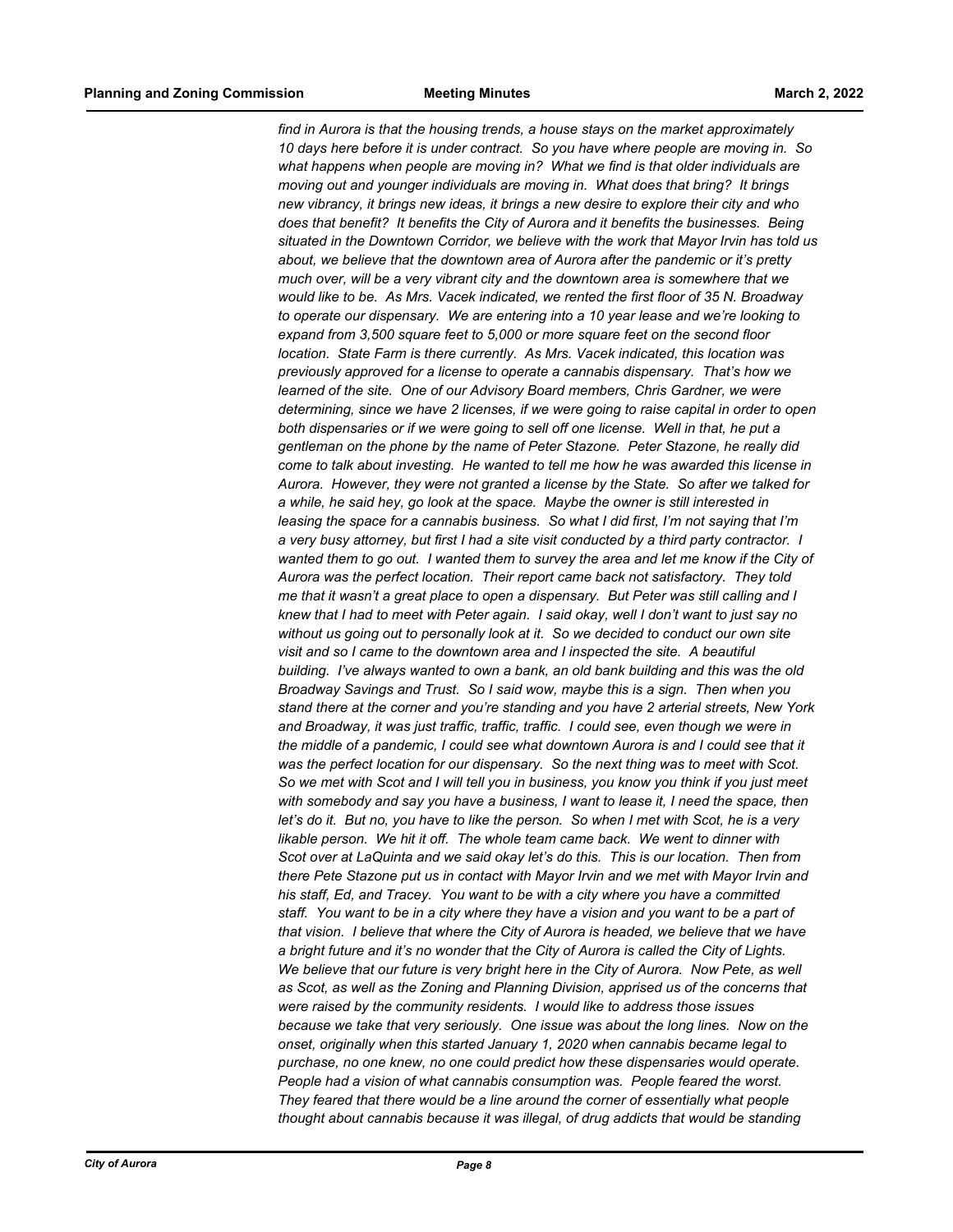*in line. However, 2 years have passed and we have seen that a cannabis dispensary operates just like any other business, like a 7-Eleven. People come and they go and they are not in the business for a long period of time. However, we are going to address that concern and what we are doing is we are going to implement a software called Next Me. It is a waitlist software. The software will allow our guests to check in virtually or in person if they walk up and they will scan a QR code using a self-service kiosk or an online widget via our website. The guests will receive an SMS text message once they sign up and we will customize that. We can tell them not to stand outside. We can encourage them to park in a certain lot. This allows the guest also to virtually view their position in queue in real time, as well as they can view our daily specials so they are ready when they come in the door. Then the guest will receive what's a final text notification to check in when it is their turn for service. We believe that this will eliminate long lines. The next issue I think was raised by the city and it dealt with the ventilation plan. So Illinois, if you're not aware, Illinois is one of the most regulated states, as stated before, when it comes to cannabis. The cannabis is tracked from the time that that seed is placed into dirt until the time that it is sold. The State of Illinois is tracking that plant, that product, the entire way. Now when the product comes to the dispensary, the product is already packaged. It has to be, according to the State rules, it has to be hermetically sealed. That means that there is no odor that can escape. Products are packaged before the come to the dispensary in 2 ways, either by the cultivation center or by a licensed infuser. So when it gets to us, our staff is only scanning in the product to place it into our inventory and then scanning the product again upon its purchase. However, there could be an issue where one of the products come, one of the products arrive and maybe the bottle was broken, so maybe cannabis can seep into the air. So for that, even though there isn't a cross ventilation system with the upstairs tenant, which is State Farm, we are willing to address this concern and we will install charcoal scrubbers on our ventilation system. This will ensure that no odors will go to the upstairs business, any of the surrounding businesses or any of the common areas where both our customers and staff are located. The third issue, which was a major issue, was security. With our plan submitted to the State of Illinois, we submitted a detailed security plan. That security plan received the most points possible from the State of Illinois. We developed a 2 tier security system. One is that the State requires every dispensary, every cannabis business, to have cameras. Those cameras have to be recording 24 hours a day, 7 days a week. These cameras will be installed not only in the interior, but on the exterior of the building. Now the 2 tier system, we will also hire a private security company. We not only have 1 security guard, we'll have 2. One security guard will be in the waiting area with our staff and the other security guard will be in the dispensary. The security guard that's inside the dispensary will be tasked with taking walks around the building to make sure that everything is okay. To further comply with the Act, and for security purposes, we will install shatter proof tinted film on all the exterior windows to prevent the display of any cannabis products. We will make sure that it is aesthetically pleasing because Mayor Irvin said he wants this to look like the Apple Store, so we have to make sure that we do that. Also for security, we will make sure that anyone who enters the establishment will have a valid issued government ID stating that they are over the age of 21 to purchase. We will also light the exterior. As you know, a well lit area deters crime. We will also limit our hours of operation. Although the Act allows us to stay open longer, our hours of operation would be Monday through Thursday 9 a.m. to 9 p.m., Friday and Saturday 9 a.m. to 10 p.m. and on Sunday 9 a.m. to 6 p.m. To go back to about the cameras, the State requires for the cameras to be inspected regularly. If your security system is not working, you cannot operate. So we will make sure that we comply with the State rules and if there are any problems with our security equipment, we will not open during that time period. The next issue, which is the major issue, we read the transcripts and we saw that this*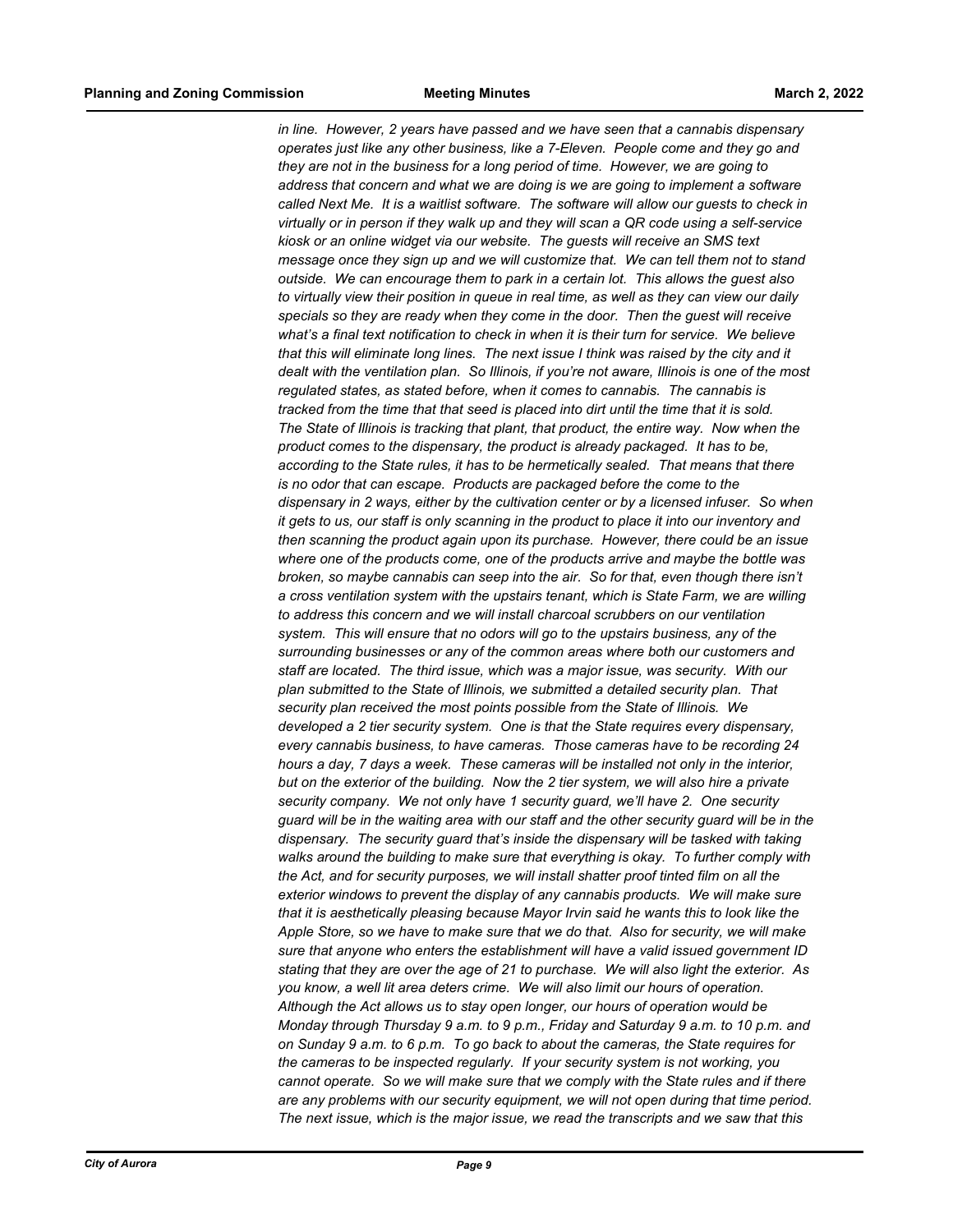*was a major issue with the city residents, and that was parking. What we liked about the space and what we love about the space is the fact that there are 4 or 5 parking lots in the adjacent area and right behind the building is Lot E. Lot E has approximately 111 parking spaces and then you have Lot M that has 49 spaces. Lot N has 63 spaces and Lot R also contains 36 spaces. Now I will first indicate that I have been driving out here regularly at different times of the day and the evening to see if these parking lots are full. The parking lots are not full. I wanted to see the traffic to the businesses in the evening time and I looked at the parking and there was always ample parking. First, we will encourage our customers to take into account the restaurant like LaQuinta across the street who had indicated that their busiest hours are in the evening. We will encourage our customers to not park in Lots N and not park in Lot E during the other business's busiest hours. We will encourage them to utilize other lots. We can inform our customers of that through our software, through the Next Me waitlist software. Also, as we told the city, is that we will also have placards in our waiting area encouraging them or informing them of the additional lots. Now parking is not only for our customers. Parking is also for our employees. What we found is that the parking lots have a timeframe. I believe the timeframe is 3 hours of parking. We don't think it's wise or safe for our employees to have to run outside and move their vehicle. We've been in talks with Dolan and Murphy, but I'm trying to think it was Bob Dolan. We're trying to secure monthly parking for our employees. Now Bob did indicate to us that the lot on Spring Street is currently under contract. However, something could happen with the contract. We're supposed to contact Bob, he said in the middle of the month, to see what's happened with that. If we can't secure monthly parking at that lot, we will look to secure monthly parking at another lot because it is important for our employees who drive in order to be able to park and not run out every 90 minutes or every 3 hours to move their vehicle. As I stated, it's not*  safe. Next, we wanted to talk about when people think about cannabis they think, well *I don't know what they think now. I know what they used to think. It used to be kind of like a seedy thing. So with aesthetics, first of all it is a beautiful building. We have promised the Mayor that we will make it look like the Apple Store as much as we can and it will be well lit and we will keep it in the beautiful condition that it is in now. We are happy and we hope to be considered or be a business in downtown Aurora. I don't have to tell this Commission about the benefits that a cannabis dispensary brings to the City of Aurora because you have a location now in the City of Aurora so you know and Zen Leaf is currently here. It can increase foot traffic to downtown businesses. It is a source of tax revenue for the city. We have spoke with Alderman Garza and we have committed to her that we will hire local Aurora residents and we will work with her to do a hiring fair. We also plan to hold educational clinics and seminars regarding cannabis to the community. We also had to submit a Community Engagement Plan to the State of Illinois and say how we would engage the community. We had some ideas and it was a great idea in terms of allowing for, there were certain offenses that are expungable under the Act, but then there are certain offences that you have to go and you have to petition in court, so we wanted to work with a firm in order pay to assist these individuals to go into court to expunge any cannabis offences for them to individually petition. But not only that, I was a member of the mock trial and I believe that it is very important to work with young people in their teenage years in order to let them see what a young attorney looks like. I had a mentor and I want them to take part in mock trial competitions and we're looking to engage the City of Aurora in order to work with the teenage population in order to put these mock trial competitions in the City of Aurora. So that is my presentation and thank you for the time.*

*Mr. Gonzales said I have a question for you. When I'm looking at your floor plan, I noticed in the public entrance going into the right you have seating there, a waiting area. I know this came up in one of the other Petitioners that came forward, any*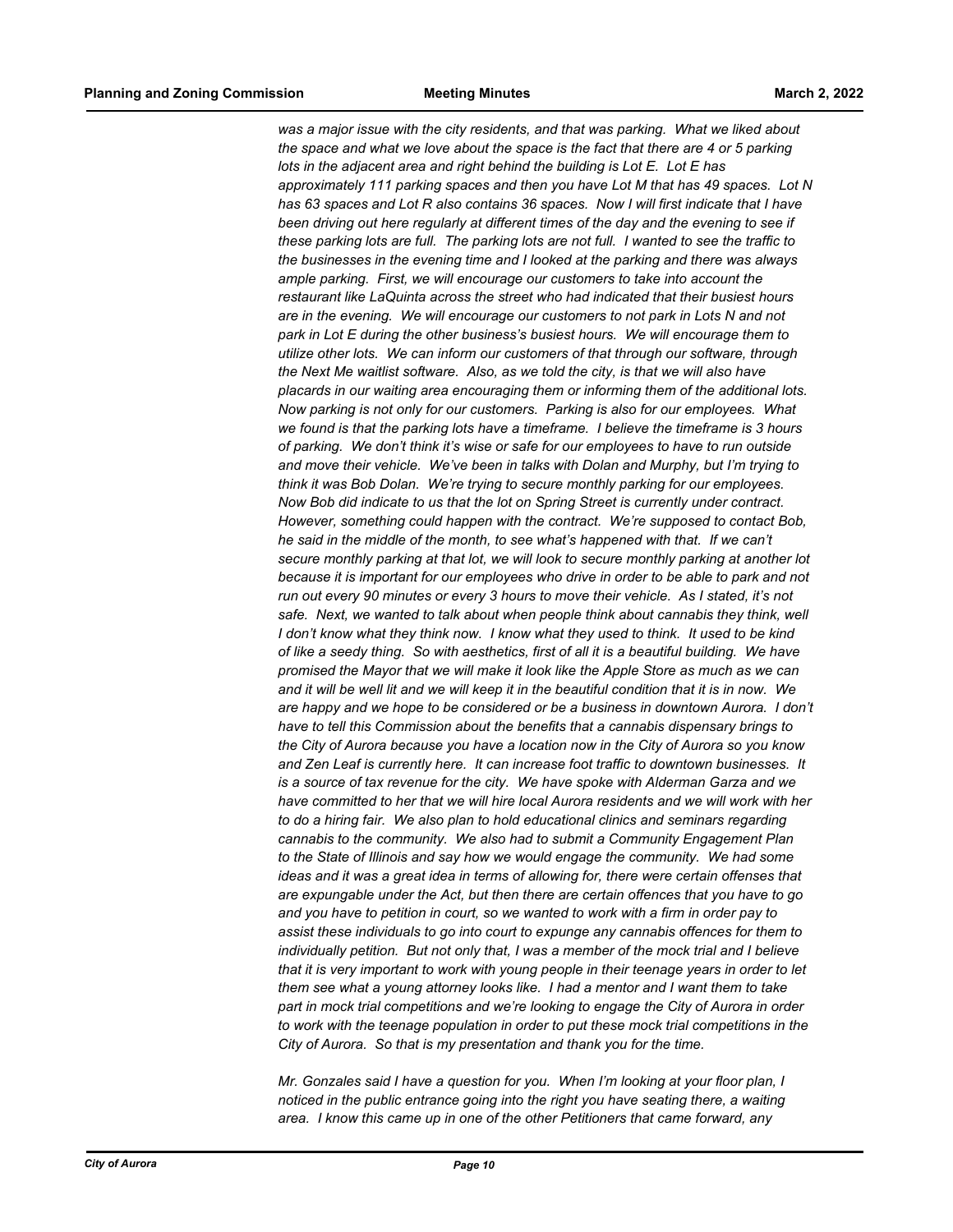*individual walking into that location must have an ID, a state issued driver's license, to be allowed through to make a purchase. Are you going to allow anybody who has no license or who is just going to be hanging out and waiting for their friend to go through, to be hanging out in that vestibule area?*

*Ms. Harris said no. In order to wait in the waiting area, you have to have a valid ID and it has to indicate that you are over the age of 21. No one else can hang out in the waiting area.*

*Mr. Gonzales said is there going to be some sort of signage that will be on the front door or somewhere that's going to allow people to know before they walk through into the facility that that's going to be posted somewhere?*

*Ms. Harris said yes, that will be posted.*

*Mrs. Anderson said I have a question. How many customers can you accommodate at one time?*

*Ms. Harris said that's a very good question. It's funny, I did think of that question, but the city will require, because of the space of 3,570 square feet, the number of customers that it can hold. Now as an attorney, I'm thinking about with my, because I don't know the city ordinance as it pertains to the city, but I know about 1,200 square feet allows for 44 occupants. However, we wouldn't have 44 people in there at a time because then that results in a long line. I would say that at any given time we would have at least 8 to 10 people in the dispensary.*

*The public input portion of the public hearing was opened. The witnesses were sworn in.*

*My name is Birnie Harper. I'm here representing Wayside Cross, which is at 215 E. New York Street. If you look at that picture, we are right next to Lot E. I live in Naperville, 1220 Laurel Lane. By the end of next month, or early next month, I will have been working at Wayside Cross for 12 years. Wayside Cross has been in the City of Aurora for, in June it will be 94 years. We've always had a wonderful relationship with the City of Aurora. We had a little dispute a couple of years ago, but we like the City of Aurora. It's always been a nice place. The whole time that I've been there, I've been attending Aurora Downtown meetings, lots of meetings with Scot. I moved here from Fort Smith, Arkansas, which is a city similar to Aurora in an amazing number of*  ways. I was always a downtown person there. I'm really impressed with everything that *is going on here. I would say when I went to work at Wayside, the main 2 buildings were 120 years old and they were slaughterhouses in there and they were well passed their useful life. I guess it goes back about 5 years now, we've spent about \$13,000,000 building the new building and rehabbing all the other buildings there. We redid the store, the apartments there. We have people living there. What we basically do, and tonight there are 65 men in that building trying to rebuild their lives. People don't just check into Wayside, you know I'm not doing good, let me go in there. It is a commitment. The reason they go there is because they don't have any other place to go. I've heard that time and time again. I'm very impressed with the wonderful presentation. It looks like a wonderful company. I'm not here to object to having a marijuana dispensary in downtown Aurora. I'm only here to object about that particular location.* Curing yourself, and it used to be a much older population at Wayside and *now they are young and their addiction is much more drugs than alcohol. It's hard. You know, Lent started today, and a lot of people during Lent try to give up something. It's hard. It's hard to give up sweets for the 40 days of Lent. These people are trying*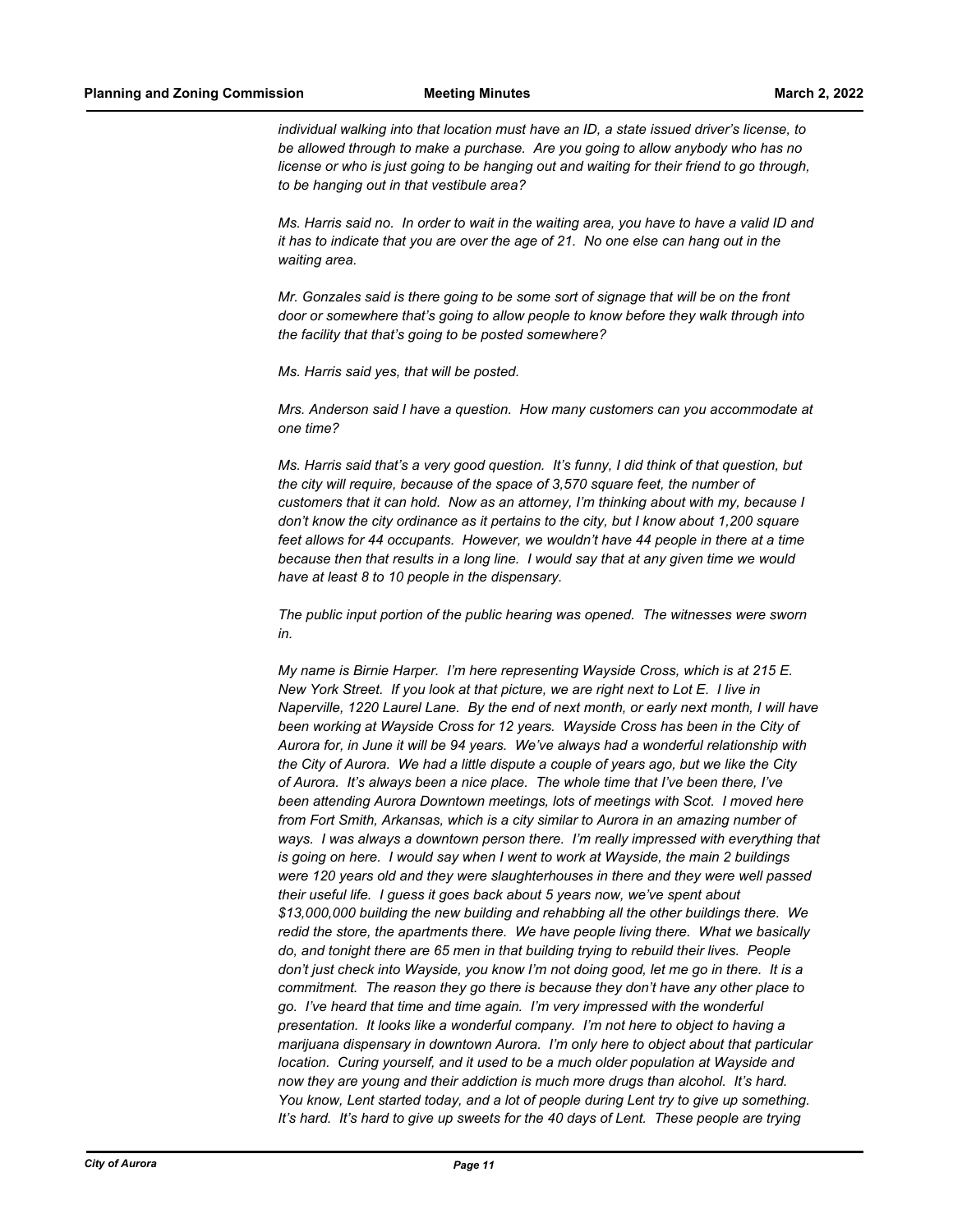*to give up drugs and alcohol for the rest of their life. They stay a minimum of 7 months. Most stay a couple of years. They don't all make it. They flunk out. Some of them come back. Some of the lives are wrecked. We just had a person die in a car wreck last month. It's hard to be that close to it. We used to have, and I want to commend the City of Aurora for all the nice things they've done in Lot E. The first thing they did is they put in the much better lighting. There's a smoking area at Wayside and there's a fence there. There hasn't always been the nicest people on the other side of that fence. I came to work one day and 7 guys got kicked out because they had a little drug transaction with stuff being slipped through the fence. Now with the light, the President of Ukraine said the other day the light drives out the darkness. That's helped. Now I just noticed today that there's a fence around all that area under the railroad tracks, which will make it even harder for anybody to get there. We just don't think that this particular location is a good spot. It is a temptation. They are going to see people parking in there. They are going to go. I suspect that every once in a while somebody will check out the product in the parking lot and they will be able to smell it, so it's hard. When we had the discussion about the playground, the issue*  was 500 feet. We didn't want to have anybody living within 500 feet of a playground. *Well, I did my amateur stepping and we are about 360 feet with this one. I would just ask you to deny this location and let this very fine company find another place in downtown Aurora. Thank you very much.*

*My name is Clara Diaz. I'm the owner of Balderas Beauty Salon. I'm working since 1990. It is located at 25 N. Broadway. My only concern with this new business is it will negatively affect smaller established downtown businesses because of current lack of parking. We have been struggling to continue operation for many years and we are worried about the future if this parking situation does not get fixed. There already is not enough parking available in downtown Aurora. Let me give an example. On First Friday's, a successful event, there is not enough parking in downtown Aurora. Lot E in downtown Aurora is completely full during First Friday's. From what I understand, there is also a large residential housing project as well to come downtown Aurora in the near future. This new business will increase and worsen the already existing parking situation in downtown Aurora. You know guys or many years are here in Aurora and you know what I'm talking about. I want to know how the City of Aurora will resolve this parking problem. Our small business community is worried about losing clientele and potential visitors to our places of business. (Inaudible) does not exist in downtown Aurora. I want to say to the new business, welcome. They are my neighbors now, but I just want to share with them and with you guys what is a big problem, parking. I've been working in Aurora since 1990 in my shop and I work so hard to continue working. That's why my neighbors are coming together and we bring to you guys the situation. Thank for your time.*

*My name is Mark Hogan. I run Tavern on Broadway at 24 N. Broadway. Just a couple of quick comments, pretty much what Clara already stated. Parking is a huge issue in downtown and I really don't like someone standing up here and telling me it's not. It is a huge problem. It is disingenuous for somebody to stand up here and say that I've come down here and there's never a parking problem. There's always a parking problem in downtown Aurora. The lot in back of my property is full normally with either casino employees or customers. The street full during the day. I have to park in back of LaQuinta many times when I come to my business to work. Parking is a huge problem and it is going to become more of a problem. I feel like I'm wasting my time right now talking to you because I'm kind of betting it's already a foregone conclusion that you're going to approve this, but just don't tell me that parking is not a problem because parking is a huge problem in downtown Aurora and it's going to get worse. For the Petitioner to tell me that you're going to ask your customers not to use a*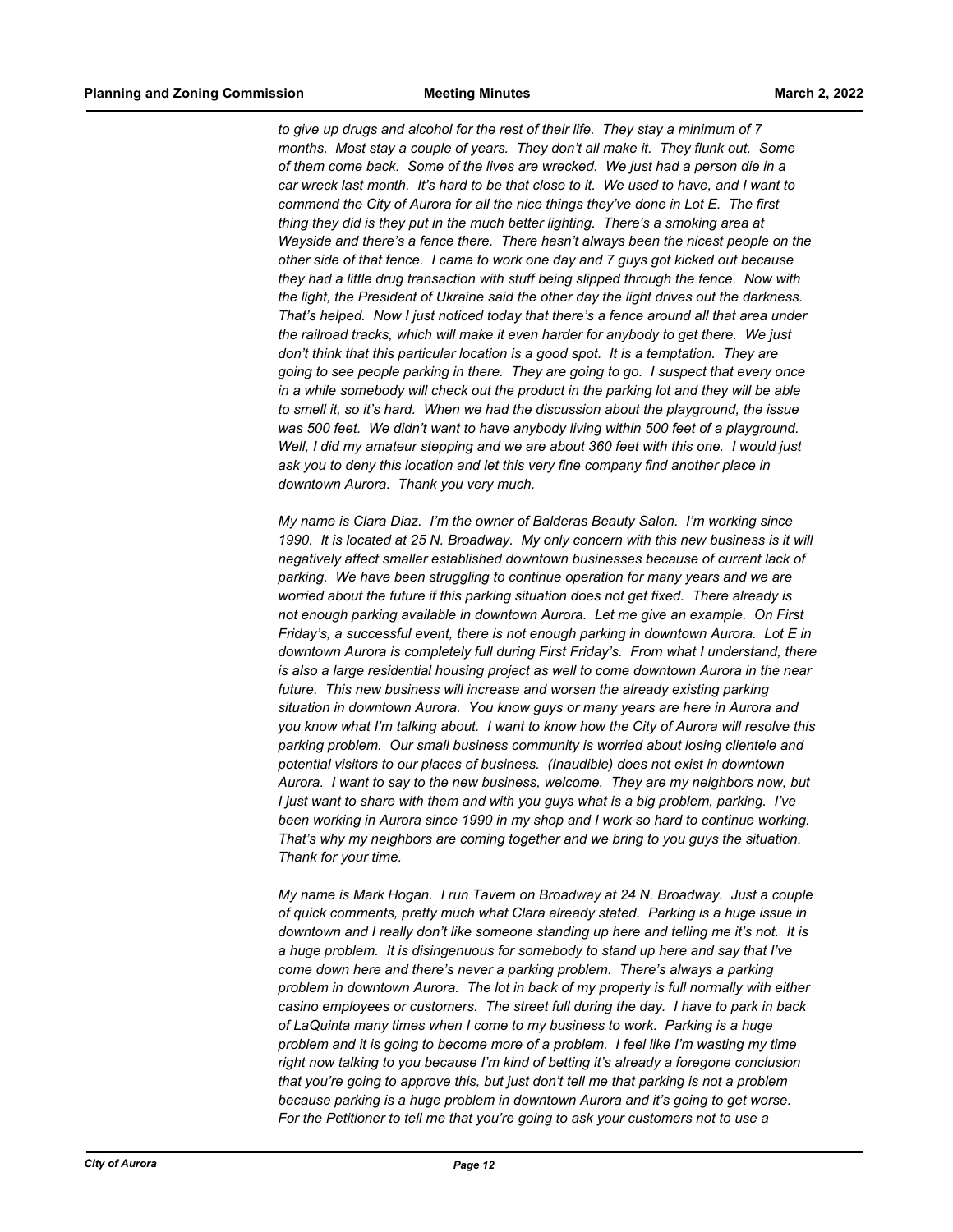*certain lot, that's not going to happen. These people are going to park the closest place they can, in back of my building, in back of Clara's building, over by the Fire Department and all these parking lots are going to be full coming and going. It's an issue now and it's going to become a much bigger issue. That's all I've got to say.*

*Hello. My name is Dulce Vargas and my mom owns the health food store, 21 N. Broadway and yes, parking is a huge issue. There have been plenty of times with I go to my mon's shop and there is no parking for me to park and I've got to circle the parking lot a couple of times until someone moves and I'm able to park there. Sometimes 10 minutes, sometimes 20 minutes. So parking is a huge issue. When my mom did give up, she had her own personal parking spot down there, they did say we're going to redo the parking lot so there's more parking and that's great. So far, it's worked. It's not ideal, like I said, sometimes 10 or 15 minutes or 20 that I have to circle the parking. But for them to say that there's plenty of parking, there's not. With what you said, you at least are going to have about 10 employees, I'm guessing, so that means 10 additional cars there that are going to be there the hours of operation.*  So I don't know how it's going to work. Unless they build another parking lot, I don't *know how it is actually going to work for the people that already have businesses there and have their regular customers. I never even thought about Wayside. That is a huge thing. So I want you guys to take that as a consideration. Either try to fix the parking issues or do something about it, but for someone to tell us that there's plenty of parking, there is at certain hours of the day if you drive by there at 10 o'clock in the morning, yes there's going to be parking. Friday, Saturday and Sunday, no there's not and that's when most of these businesses get their clientele. Thank you.*

*Hello, good evening everyone. My name is Rigo Ponce. I'm representing 23 N. Broadway, Bella Jewelry. I also live there at that residence at the apartment upstairs, so I'm also here on both ends for residential and businesswise. Parking is an issue. I'm not going to lie, I'm not going to sugarcoat it. Anytime there is an event at the Paramount, anytime there is a First Friday, anytime there is a RiverEdge concert, I know the police are out there dealing with parking and people crossing. It's always just a mess. That's just our biggest issue businesswise with the cannabis. I could care less, but parking-wise for my business it is an issue and it's always a reoccurring issue. I know parking in the street, there's discussions that that's no longer going to be available. I'm not sure how or what's going on there, but I know there's been discussions of removing street parking in order to widen it because I know there are a lot of accidents with parked cars and things like that. That's just the main issue, just parking businesswise and then I do have think about the Wayside Cross now. It's more of an ethical thing. They are trying to rebuild their lives. I understand. I'm sure there's room for everybody in Aurora. If that location doesn't work out, I'm sure there are plenty of buildings. I know River Street, Lincoln Street, there are a lot of buildings open-wise. The main issue would be the parking. That's just what we are all here trying to say for our businesses and that's it. Thank you guys.*

*Good evening. My name is Nancy Grey. I'm at the 14 N. Broadway. I feel like a broken record at this point because they already pretty much put our problems out there about the parking mainly. Weekends, we own a boutique where we have centerpieces that are heavy, dressers that are heavy, and it's hard for our customers to find somewhere to park, especially when it's in the street area to try and have all these types of things come out and load it onto their vehicle. With Tavern, we are like right by each other. That back parking lot is almost always full. We tried to see about getting a parking lot for use as business owners as well and there's no resolution for that either. It's hard enough for customers, well for us, us actually having a business there, imagine the customers. We have asked before at the City of Aurora what can*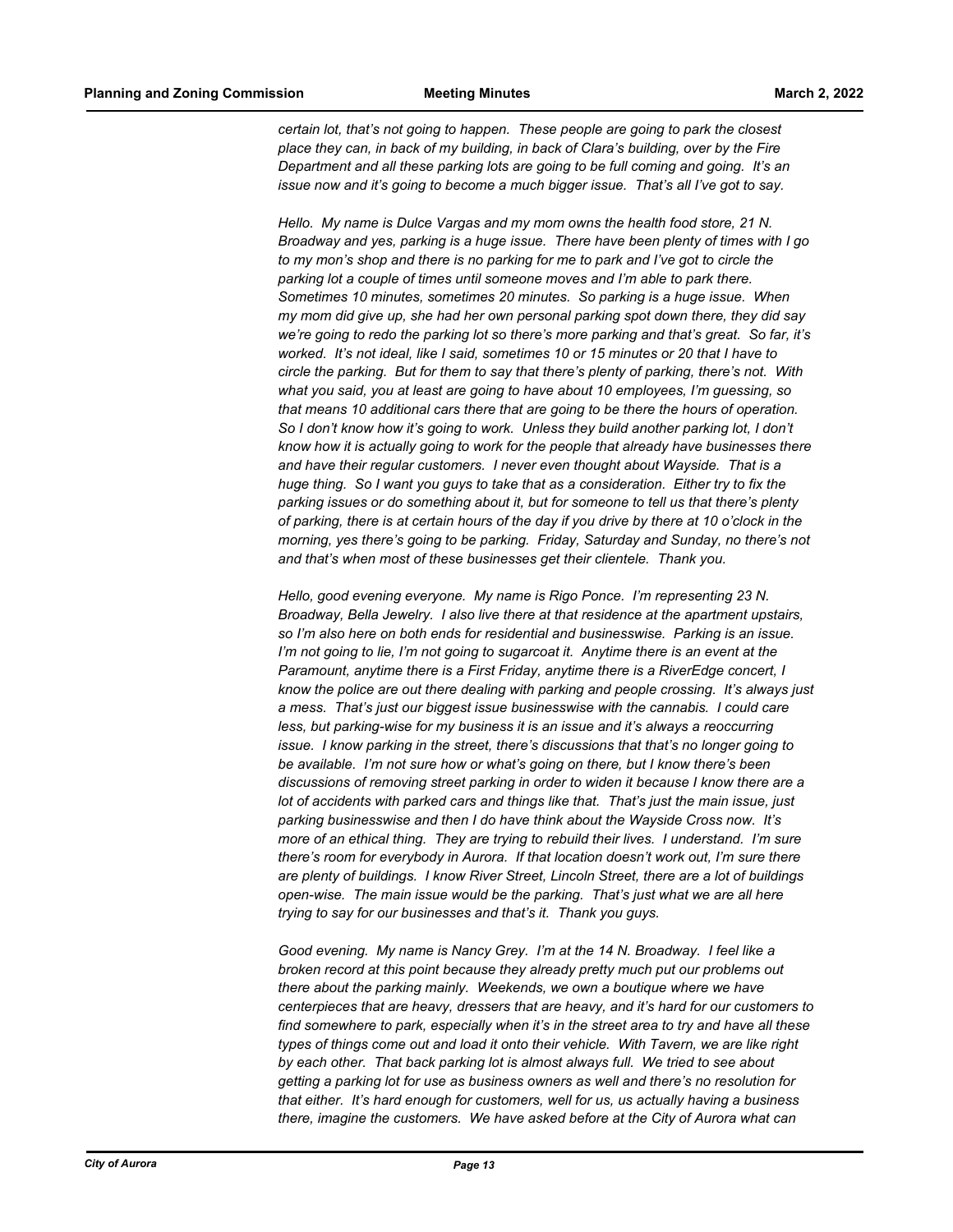*we do to get a parking spot, us as owners of these businesses and there hasn't been real resolution for that. I just wanted to put that across too.*

Good evening everyone. My name is Scot Bode. I live at 340 Robinson Way in *Batavia, Illinois. I'm the owner of 35 N. Broadway. I operate a business in town called PME Cake Supplies. We currently office out of that building and we are in the process also of reconditioning another warehouse that we've been renting in a development area of Aurora on the south side on Middle Avenue. When we came to Aurora about 10 years ago and invested heavily in the downtown area, and I'll truncate what I mentioned when we first spoke on this on March 4, 2020, my sentiments are much the same today only it is 2 years later. We made a major investment in that building and in Aurora. Aurora has been wonderful to us and that's why I am continuing to invest in Aurora again. We simply have outgrown that space. We're a destination. We're not a fast traffic outlet ourselves. We are a destination. The building does not suite us anymore in the sense that we've expanded our wholesale business dramatically and we need more space to operate. I had the opportunity to get to know this new group as well. During the initial times when I met them, the first time I believe we spent 2½ hours together getting to know one another. I can rent it to anybody or sell it to anybody. It's not listed, but this group is a group of character people, people of good character, and I enjoyed the opportunity to get to meet them and know them and now have the chance to work with them. Two years ago, many of the sentiments that were shared then are also shared tonight about parking. Again, I've been down here for now 10 years. Two years ago it was 8 years. Up until that point in time, there has never been a parking problem for me at that facility or in that area. Tonight I came at 6:45. There were 59 empty spots, not including empty handicap spots, that were available, so greater than 50% of it was empty. I show up to my office anywhere from 7:30 in the morning to 10:30 in the morning, depending upon whether I'm working at my warehouse first or not. Personally, I have never had a problem finding a spot ever during the week. The one time that I could not park in the E Lot was on a 4th of July parade the second year we owned the building. That is the one time that I could not park behind my building. I do agree that businesses need parking and that there are some areas in the city that perhaps are parking challenges. Currently in Lot E there are not. I want to make that point. Also to clarify, I know Wayside Cross does wonderful, wonderful*  work. They treat more than just people that have drug or alcohol problems. They treat *people that have many other issues as well. I have never not wanted anyone to get help no matter what their affliction or wrongdoing or wrong way in life was. They need the help and the team, Birnie, and everyone at Wayside Cross does a wonderful job. That being said, temptation is truly everywhere. It's in this room tonight. It's everywhere. I walk back to my car and on my way home, at home, anywhere you can find temptation. The back side of that building does not have anything that would be tempting about it. It will be a business, a fast traffic outlet, no different than the Petitioner indicated, a 7-Eleven or a convenience store would also be a fast traffic outlet. You come in. You go out. As I mentioned the first time I spoke on this March 4, 2020, if anyone on the Planning Commission would like to come in and take a look at the building or discuss anything further with me or have any other questions, I'm available at your convenience to meet or to view the property. I will leave with that this evening that the city has been wonderful to new businesses coming in. I'm an example of that and that's why I've continued to myself invest in Aurora and rebuild properties that I can utilize for my business and help to make the neighborhood better. Thank you very much.*

*The public input portion of the public hearing was closed.*

*Chairman Pilmer said I think really the questions tonight were primarily around parking,*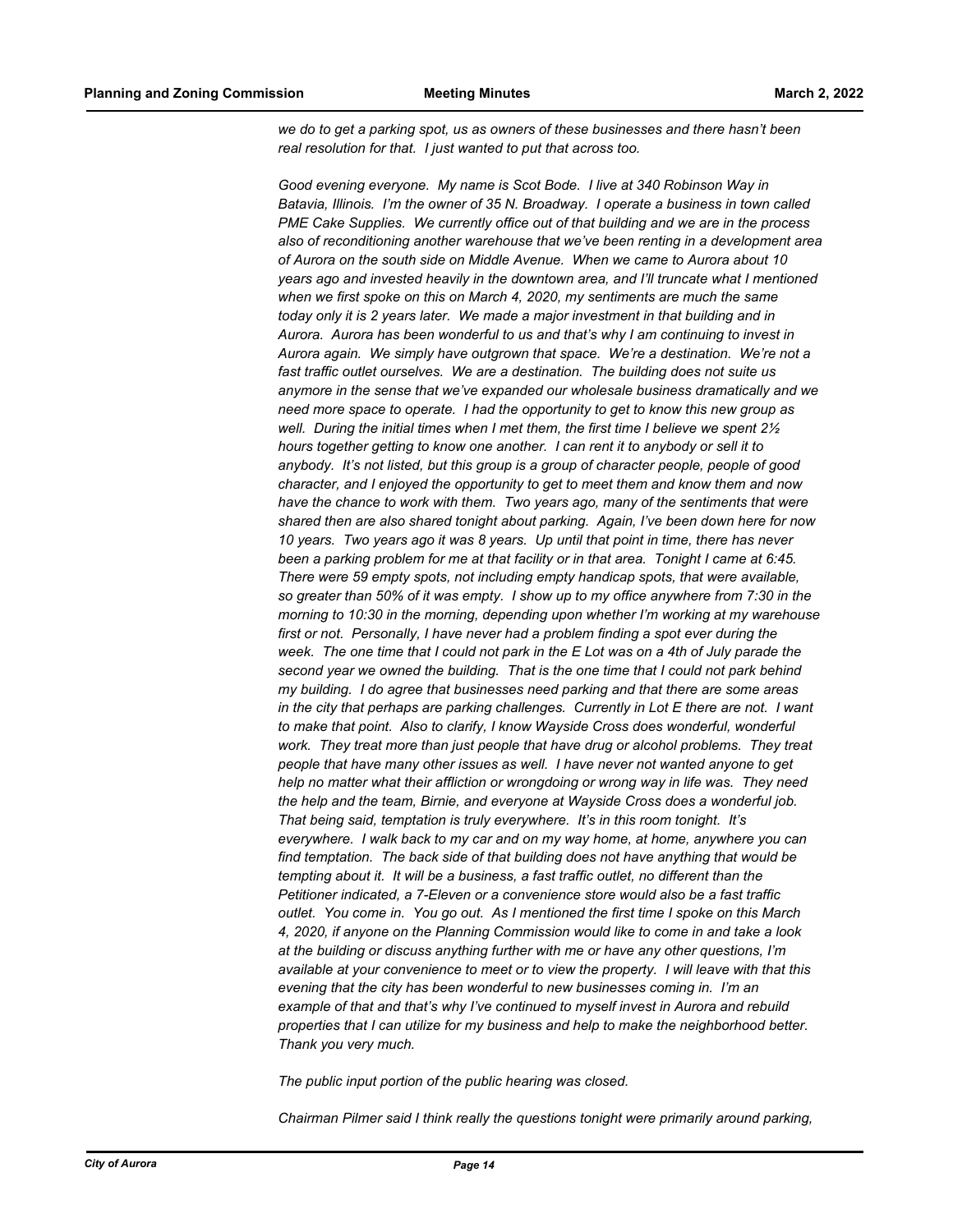*but before we go to that I have a question, so I might ask the Petitioner if they could come forward regarding staffing levels. I know you shared with us hours of operation are less than what is permitted by the state laws, but maybe if you could just share approximate staffing during the day or in peak hours how many people.*

*Ms. Harris said there will be approximately 10 to 15 employees at the location at all times. The State requires 2 at all times, but we will definitely have 10 to 15 employees at that location. I would just like to add, and I know that it's closed, but as we stated, we will not encourage, we would not allow, not even encourage our employees to park in those parking lots and the reason is, is because of the fact that there is a time limit on those lots. Our employees will be working 8 hours a day. It is not safe for our employees to run out to try to move their car to another location. So we are going to secure monthly parking for ourselves and for our staff.*

*Mrs. Anderson said I have another question actually. You mentioned before you hired a third party to come and view this site initially before you came out. So why did they tell you this was not a good site initially?*

*Ms. Harris said well because we were in the middle of a pandemic and they saw that there was no foot traffic and they were just looking at that and they were saying that the downtown area was a 2 block area, so in their opinion because they didn't see any movement taking place, they didn't think it was a great site. We were able to see past the pandemic. We were able to see past the fact that there was no foot traffic. As Scot indicated, we are a destination location, a business. They are coming there for a purpose and they are coming there to purchase something and to leave like they do at a 7-Eleven.*

*Chairman Pilmer said I might ask staff, I know we covered this back 2 years ago, but for all the Commissioner's benefit, Lot E is directly behind, but can you maybe just share if it's possible to show the various lots. I know where they are by location, but not by designation and they are all open to the public. We've got Lot E directly behind, but behind the Fire Preservation is Lot…*

*Mrs. Vacek said I think it is like N.*

*Chairman Pilmer said but really there's parking on all 4 corners, some behind the property across the street, which I think we'd all agree is always congested and some of that might be due to the casino, but the parking to the north I believe we talked about is excess Lot E and then the lot behind the Fire Museum is also available in the immediate area as well as there is excess throughout the downtown.*

*Mrs. Vacek said correct. As Mazie pointed out, there is a private parking lot up on Spring that they are talking to the Petitioner on, on trying to get some leases on there. I think it is under contract, so if that contract lapses.*

*Chairman Pilmer said then the other question regarding, I guess, the proximity to the neighbor to the east, which is the Wayside Cross, but as far as permitting and site, this meets all the state guidelines as well as the city.*

*Mrs. Vacek said correct.*

*Mrs. Vacek said just to kind of go over the Findings of Fact, the first one, the project will not be detrimental or endanger the public health, safety, morals, comfort or the general welfare as this is an existing retail building. This use really is just a diversity of*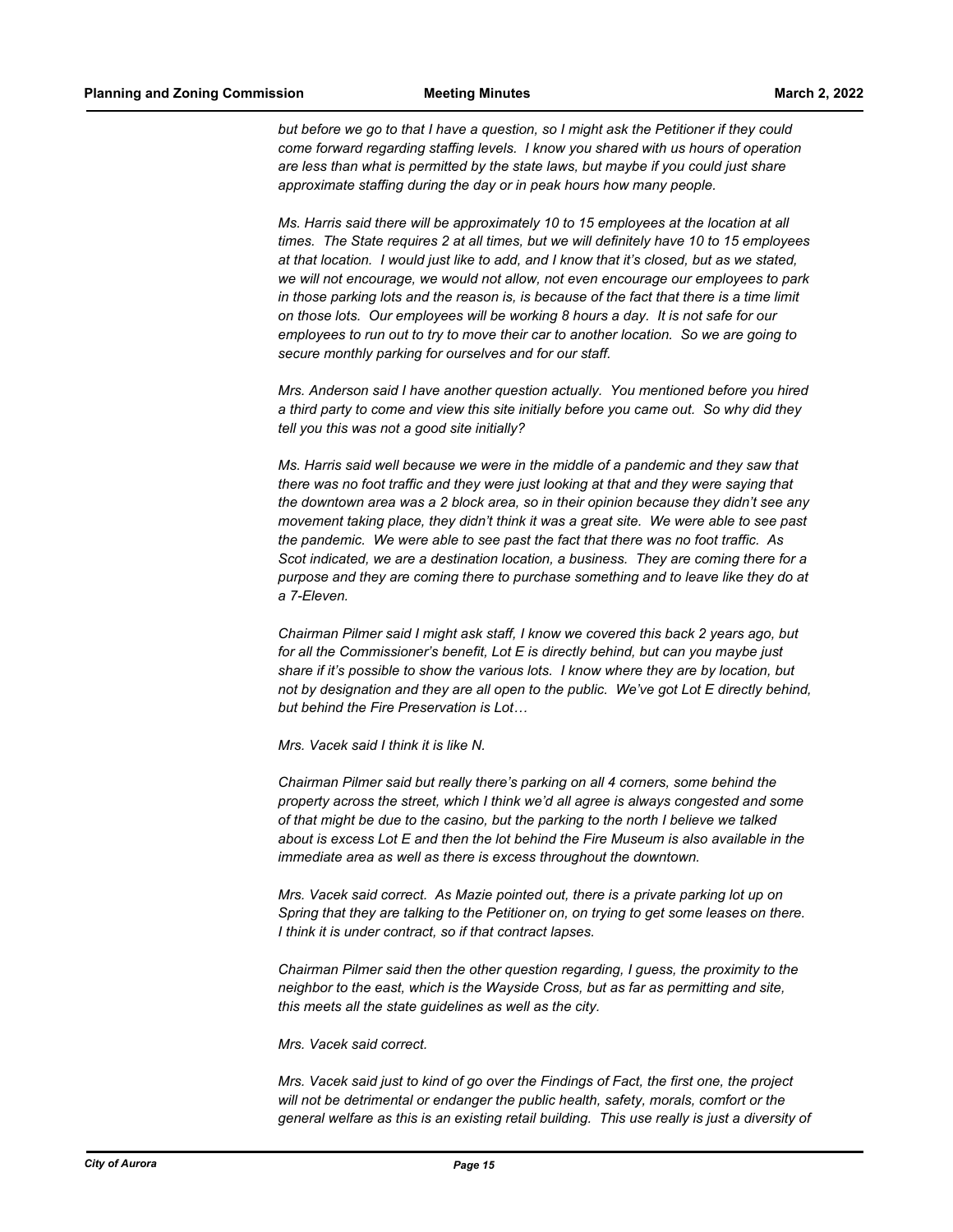*a retail use and it will help with the growth and diversity of the businesses in the downtown. The Conditional Use will not be injurious to the use and enjoyment of other properties in the immediate vicinity or diminish or impair property values within the neighborhood as this use, again, is essentially a retail use and one that is highly regulated by the state and the city. The Conditional Use will not impede the normal and orderly development and improvement of surrounding property for uses permitted in the district as the use is utilized as an existing retail and office building, which is located on 2 major streets with several public parking lots near the property, including directly behind the property. There is adequate water and sewer capacity to serve this project. It does conform to all other applications and regulations of the Downtown Core zoning district. With that, I will give you the recommendation. Staff would recommend conditional approval of the Ordinance granting a Conditional Use Permit for a cannabis dispensing facility use on the property at 35 N. Broadway with the following conditions:*

*1. That the Petitioner agrees that the required documents submitted pursuant to the Conditional Use petition are subject to re-review and comment by staff if a State license is issued for the subject property. The Petitioner further agrees to make the requested modifications based on the said re-review prior to the building permit being issued on the subject property.*

*2. That the exterior cladding of the building, including any peeling, cracking and spalling be repaired prior to occupancy permit.*

*MOTION OF CONDITIONAL APPROVAL WAS MADE BY: Mrs. Anderson MOTION SECONDED BY: Mr. Gonzales AYES: Chairman Pilmer, Mrs. Anderson, Mr. Elsbree, Mr. Gonzales NAYS: None PASS: Mr. Choudhury*

#### *FINDINGS OF FACT*

*1. Will the establishment, maintenance or operation of the conditional use be unreasonably detrimental to or endanger the public health, safety, morals, comfort, or general welfare?*

*Mrs. Anderson said no, and this is listed in the staff report.*

*2. Will the conditional use be injurious to the use and enjoyment of other property in the immediate vicinity for the purposes already permitted or substantially diminish and impair property values within the neighborhood, factors including but not limited to lighting, signage and outdoor amplification, hours of operation, refuse disposal areas and architectural compatibility and building orientation?*

*Chairman Pilmer said I would state as listed in the staff report, the Conditional Use will not be injurious to the use and enjoyment of other property in the immediate vicinity or diminish or impair property values within the neighborhood as this use is essentially a retail use and one that is highly regulated by the city and the state.*

*3. Will the establishment of the conditional use impede the normal and orderly development and improvement of surrounding property for uses permitted in the district?*

*Chairman Pilmer said, again, this property, the Conditional Use that is being asked for,*  will not impede the normal and orderly development and improvement of surrounding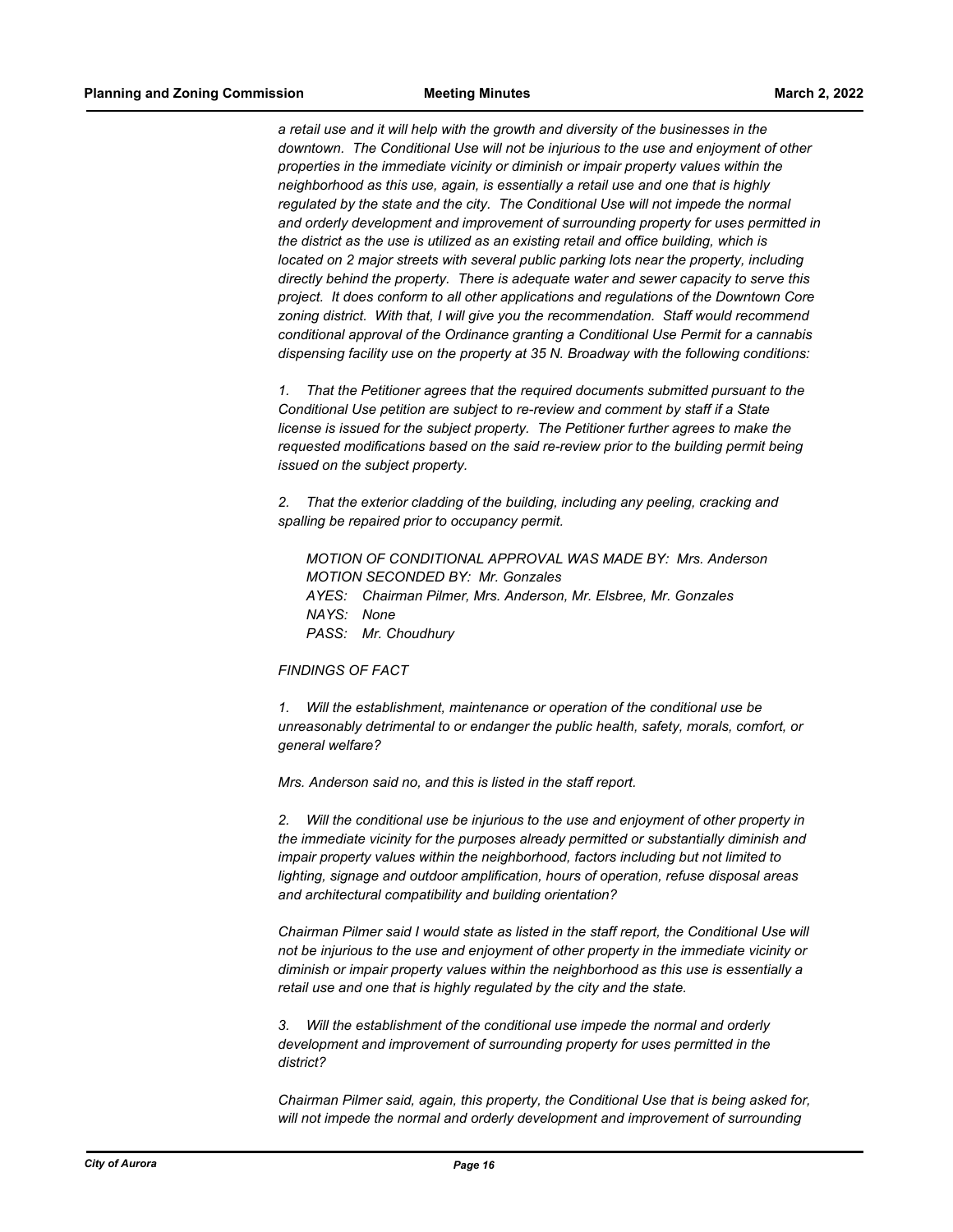*property for uses permitted in the district, as this use will utilize an existing retail and office building which is located on 2 major streets with several public parking lots near this property, including the lot directly behind the building.*

*4. Will the proposal provide for adequate utilities, access roads, drainage, and/or other necessary facilities as part of the conditional use?*

*Mr. Gonzales said the utilities are already in place.*

*5. Does the proposal take adequate measures, or will they be taken to provide ingress and egress so designed to minimize traffic congestion in the public streets?*

*Chairman Pilmer said the property is located on the intersection of 2 major streets with several public/private parking lots within walking distance of the proposed location, including the lot directly located behind the subject property.*

*6. Does the conditional use in all other respects conform to the applicable regulations of the district in which it is located, except as such regulations may in each instance be modified by the City Council pursuant to the recommendations of the Commission?*

*Mrs. Anderson said yes, it does conform.*

*Mrs. Vacek said this will next be heard at the Building, Zoning and Economic Development Committee meeting on Wednesday, March 9th at 4:00 p.m. in Council Chambers.*

**A motion was made by Mrs. Anderson, seconded by Mr. Gonzales, that this agenda item be Forwarded to the Building, Zoning, and Economic Development Committee, on the agenda for 3/9/2022. The motion carried.**

**22-0150** A Resolution Approving the Final Plat for Lot 1 of North River Subdivision located at 2-12 N. River Street (JH Real Estate Partners, LLC - 22-0150 / AU22/3-22.048-Fsd - JM - Ward 6)

> *Mrs. Morgan said this is just a lot consolidation. If you are familiar with the Hobbs Building and then the 2 buildings beside it, 6-12 N. River, the redevelopment is happening to that building. They are combining the building. They are doing commercial on the first floor and residential above. There is going to be some interior circulation for the residential and because of that they are crossing a lot line and have to do a lot consolidation. Happy to bring this forward. Very excited, as a preservationist, to see this building being adaptively reused.*

> *Mr. Morgan said staff would recommend approval of a Resolution approving the Final Plat for Lot 1 of North River Subdivision located at 2-12 N. River Street. I should say originally staff had a condition to sign the school/park agreement, but we just this afternoon have received that agreement, so that condition will be removed.*

*MOTION OF APPROVAL WAS MADE BY: Mr. Gonzales MOTION SECONDED BY: Mr. Choudhury AYES: Chairman Pilmer, Mrs. Anderson, Mr. Choudhury, Mr. Elsbree, Mr. Gonzales NAYS: None*

*Mrs. Morgan said this will next be heard at the Building, Zoning and Economic*